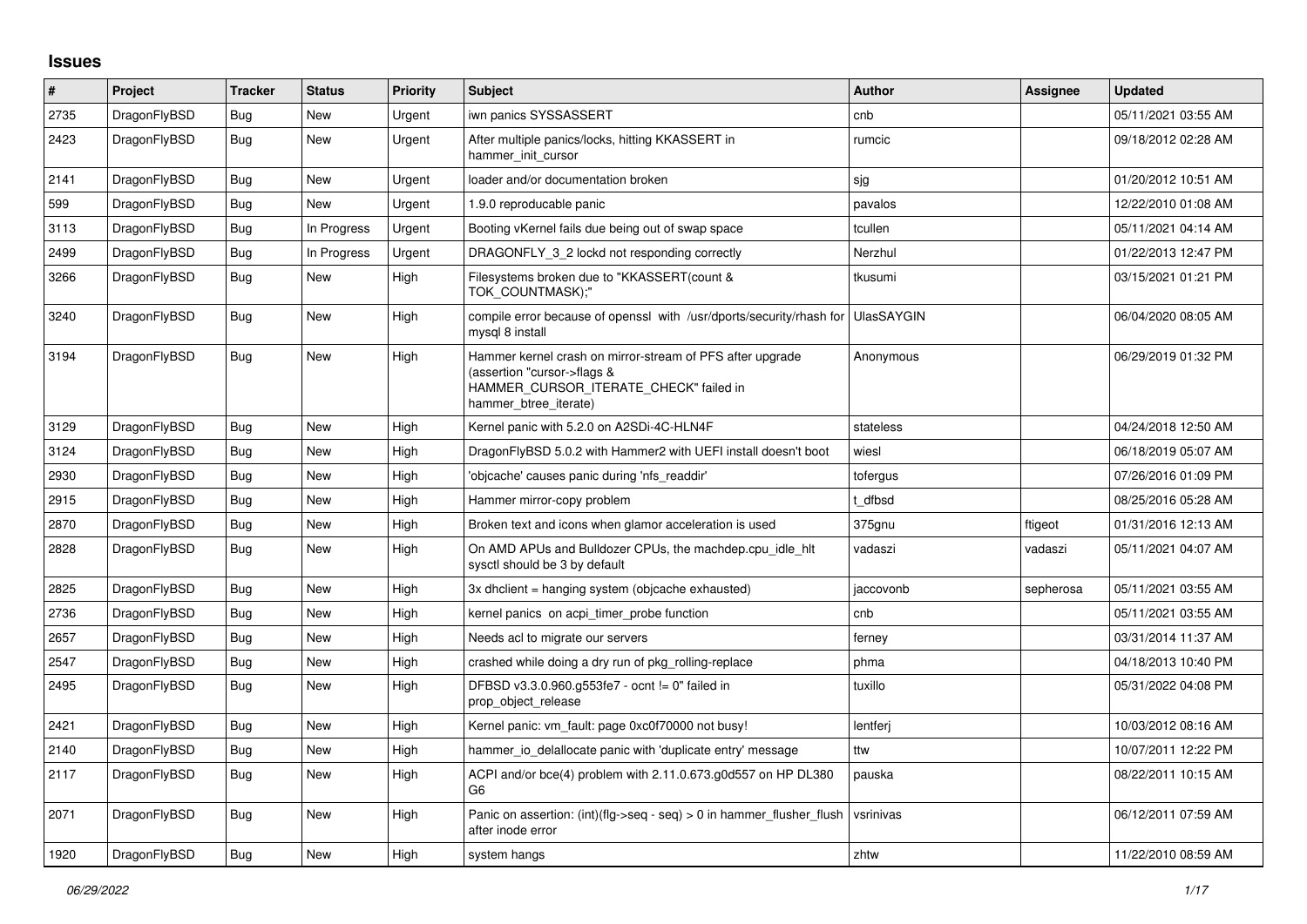| $\vert$ # | Project      | <b>Tracker</b> | <b>Status</b> | <b>Priority</b> | Subject                                                                                                   | <b>Author</b>     | <b>Assignee</b> | <b>Updated</b>      |
|-----------|--------------|----------------|---------------|-----------------|-----------------------------------------------------------------------------------------------------------|-------------------|-----------------|---------------------|
| 1198      | DragonFlyBSD | <b>Bug</b>     | <b>New</b>    | High            | DDB loops panic in db_read_bytes                                                                          | corecode          | tuxillo         | 05/11/2021 03:51 AM |
| 1185      | DragonFlyBSD | Bug            | <b>New</b>    | High            | need a tool to merge changes into /etc                                                                    | wa1ter            |                 | 02/18/2014 06:02 AM |
| 3111      | DragonFlyBSD | <b>Bug</b>     | In Progress   | High            | Mouse lags every second heavily under X11                                                                 | mneumann          |                 | 12/12/2017 09:46 PM |
| 2296      | DragonFlyBSD | <b>Bug</b>     | In Progress   | High            | panic: assertion "m->wire_count > 0" failed                                                               | thomas.nikolajsen |                 | 08/30/2012 06:09 AM |
| 884       | DragonFlyBSD | <b>Bug</b>     | In Progress   | High            | Performance/memory problems under filesystem IO load                                                      | hasso             |                 | 05/11/2021 03:50 AM |
| 3205      | DragonFlyBSD | <b>Bug</b>     | Feedback      | High            | Go compiler net test failing                                                                              | dfbsd             | tuxillo         | 05/10/2021 02:45 AM |
| 2638      | DragonFlyBSD | Bug            | Feedback      | High            | Fix machdep.pmap mmu optimize                                                                             | tuxillo           |                 | 05/11/2021 04:07 AM |
| 2396      | DragonFlyBSD | Bug            | Feedback      | High            | Latest 3.1 development version core dumps while destroying master<br><b>PFS</b>                           | sgeorge           |                 | 01/23/2013 04:10 PM |
| 2347      | DragonFlyBSD | Bug            | Feedback      | High            | Hammer PFSes destroy does not give back full space allocated to<br><b>PFS</b>                             | sgeorge           |                 | 07/19/2012 01:11 AM |
| 1831      | DragonFlyBSD | <b>Bug</b>     | Feedback      | High            | HAMMER "malloc limit exceeded" panic                                                                      | eocallaghan       | dillon          | 06/04/2022 04:38 AM |
| 3316      | DragonFlyBSD | Bug            | <b>New</b>    | Normal          | hammer2_dirent_create() allows creating >1 dirents with the same<br>name                                  | tkusumi           |                 | 06/05/2022 12:35 PM |
| 3314      | DragonFlyBSD | Bug            | <b>New</b>    | Normal          | Bring virtio console(4) from FreeBSD                                                                      | tuxillo           | tuxillo         | 05/29/2022 08:24 AM |
| 3313      | DragonFlyBSD | Bug            | New           | Normal          | Can't boot from my live USB at all. The kernel loading process<br>hangs.                                  | rempas            |                 | 06/03/2022 12:16 AM |
| 3312      | DragonFlyBSD | Submit         | New           | Normal          | hammer2: redundant chain modify after chain creation                                                      | tkusumi           |                 | 05/15/2022 01:35 PM |
| 3302      | DragonFlyBSD | <b>Bug</b>     | <b>New</b>    | Normal          | Will not boot on System76 Lemur Pro (lemp10)                                                              | piecuch           |                 | 11/03/2021 10:21 AM |
| 3301      | DragonFlyBSD | Bug            | <b>New</b>    | Normal          | Gkrellm from the packages is not showing logged in users in main<br>window, logged in users always $== 0$ | adrian            |                 | 01/08/2022 04:24 AM |
| 3300      | DragonFlyBSD | <b>Bug</b>     | <b>New</b>    | Normal          | Running Xvnc from TigerVNC package through the INETD daemon<br>in TCP WAIT mode fails hard                | adrian            |                 | 01/08/2022 04:25 AM |
| 3298      | DragonFlyBSD | <b>Bug</b>     | New           | Normal          | Running "w" and having logged in via XDM through VNC, "w" prints<br>an extra error message                | piecuch           |                 | 10/25/2021 09:16 AM |
| 3284      | DragonFlyBSD | Bug            | <b>New</b>    | Normal          | Wrong towlower() result for U+038A                                                                        | bhaible           |                 | 07/10/2021 03:34 AM |
| 3283      | DragonFlyBSD | Bug            | <b>New</b>    | Normal          | mknodat() cannot create FIFOs                                                                             | bhaible           |                 | 07/10/2021 03:34 AM |
| 3282      | DragonFlyBSD | <b>Bug</b>     | New           | Normal          | unexpected errno value from fopen()                                                                       | bhaible           |                 | 07/10/2021 03:34 AM |
| 3281      | DragonFlyBSD | <b>Bug</b>     | New           | Normal          | Crash after leaving unattended for a while                                                                | bhaible           |                 | 07/10/2021 03:32 AM |
| 3280      | DragonFlyBSD | <b>Bug</b>     | <b>New</b>    | Normal          | KMS console and i915(4) not working in 6.0                                                                | cmusser           |                 | 07/10/2021 03:35 AM |
| 3278      | DragonFlyBSD | <b>Bug</b>     | New           | Normal          | Second screen image is distorted                                                                          | arcade@b1t.name   |                 | 07/10/2021 03:36 AM |
| 3276      | DragonFlyBSD | Submit         | New           | Normal          | Add option controlling whether gpt expand expands the last partition<br>(needs testing)                   | falsifian         |                 | 07/10/2021 03:35 AM |
| 3252      | DragonFlyBSD | <b>Bug</b>     | New           | Normal          | tcsetattr/tcgetattr set errno incorrectly on non-TTY                                                      | tonyc             |                 | 10/26/2020 09:34 PM |
| 3249      | DragonFlyBSD | <b>Bug</b>     | New           | Normal          | HAMMER2 fsync(2) not working properly                                                                     | tkusumi           |                 | 09/21/2020 07:07 AM |
| 3247      | DragonFlyBSD | <b>Bug</b>     | New           | Normal          | Kernel panic doing nothing much                                                                           | phma              |                 | 09/12/2020 11:40 PM |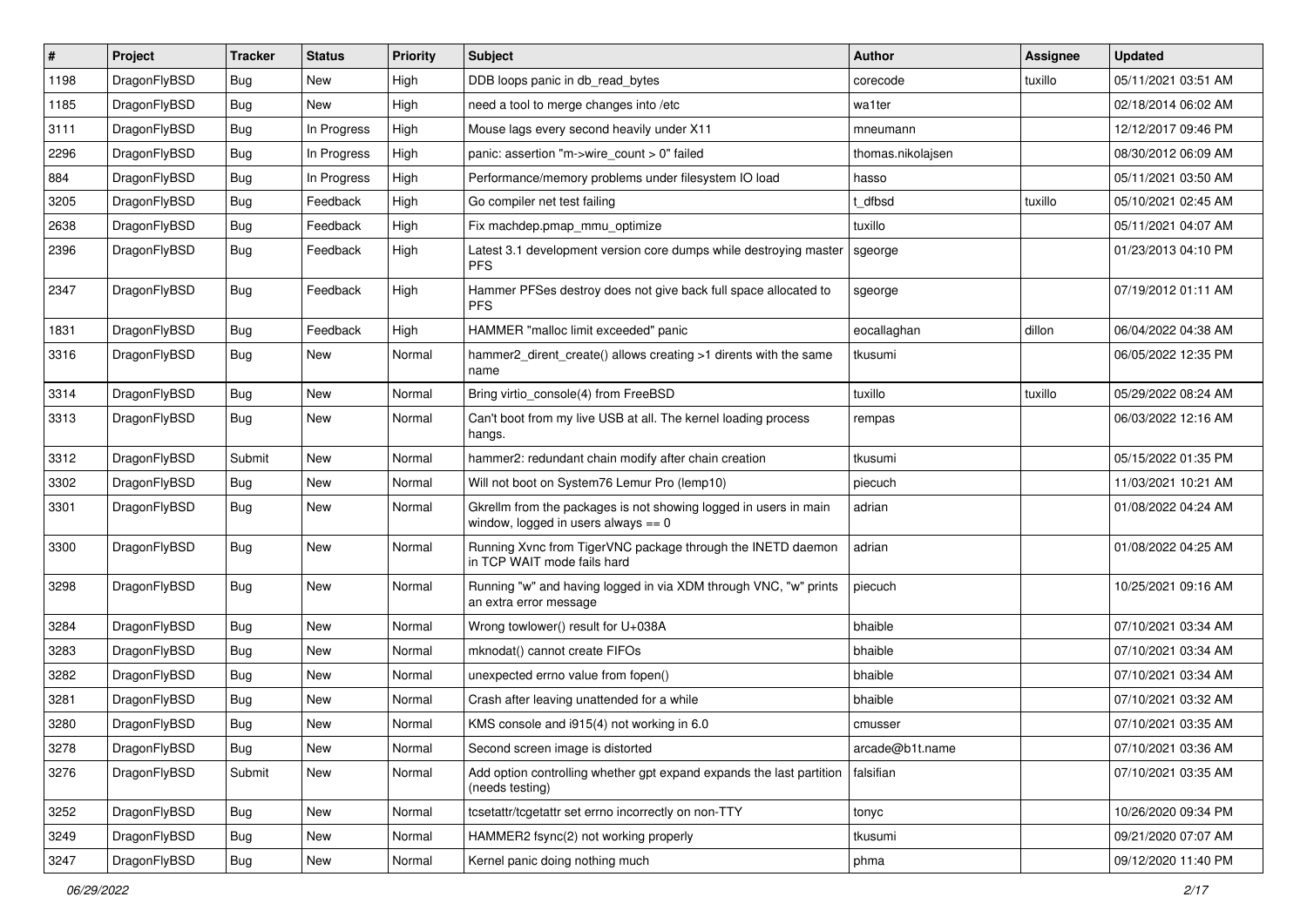| $\sharp$ | Project      | <b>Tracker</b> | <b>Status</b> | <b>Priority</b> | <b>Subject</b>                                                                      | Author            | Assignee | <b>Updated</b>      |
|----------|--------------|----------------|---------------|-----------------|-------------------------------------------------------------------------------------|-------------------|----------|---------------------|
| 3246     | DragonFlyBSD | <b>Bug</b>     | New           | Normal          | HAMMER2 unable to handle ENOSPC properly                                            | tkusumi           |          | 09/04/2020 11:11 AM |
| 3245     | DragonFlyBSD | Bug            | <b>New</b>    | Normal          | panic: free: guard1x fail, i915 load from loader.conf                               | polachok          |          | 08/21/2020 10:36 AM |
| 3243     | DragonFlyBSD | <b>Bug</b>     | <b>New</b>    | Normal          | SMART status not reported properly for SSD disks                                    | daftaupe          |          | 09/09/2020 11:03 PM |
| 3239     | DragonFlyBSD | <b>Bug</b>     | <b>New</b>    | Normal          | unable to SIGKILL glitched emacs                                                    | piecuch           |          | 05/26/2020 03:30 AM |
| 3238     | DragonFlyBSD | Bug            | <b>New</b>    | Normal          | race conditions when printing from vkernel console                                  | piecuch           |          | 05/19/2020 02:50 PM |
| 3235     | DragonFlyBSD | <b>Bug</b>     | <b>New</b>    | Normal          | Kernel panic in devfs_vnops.c                                                       | mneumann          |          | 04/28/2020 07:00 AM |
| 3231     | DragonFlyBSD | Bug            | New           | Normal          | wifi drops on 5.8                                                                   | tse               |          | 04/06/2020 05:08 AM |
| 3227     | DragonFlyBSD | Submit         | <b>New</b>    | Normal          | Add HAMMER2 instructions in the installation medium README                          | daftaupe          |          | 03/26/2020 03:34 PM |
| 3226     | DragonFlyBSD | <b>Bug</b>     | New           | Normal          | Xorg freezes in vm: thread stuck in "objtrm1"                                       | peeter            |          | 04/08/2020 02:10 AM |
| 3225     | DragonFlyBSD | Bug            | New           | Normal          | nfsd freeze when using qemu                                                         | tse               |          | 03/17/2020 11:52 AM |
| 3224     | DragonFlyBSD | <b>Bug</b>     | New           | Normal          | Kernel panic when trying to ping6                                                   | zhtw              |          | 03/08/2020 08:55 AM |
| 3222     | DragonFlyBSD | Bug            | <b>New</b>    | Normal          | gcc - undefined reference to '_atomic_load' (missing libatomic?)                    | mneumann          |          | 02/08/2020 02:45 AM |
| 3219     | DragonFlyBSD | <b>Bug</b>     | New           | Normal          | x11/xorg port can not be build                                                      | <b>UlasSAYGIN</b> |          | 03/31/2020 08:57 AM |
| 3218     | DragonFlyBSD | <b>Bug</b>     | New           | Normal          | Kernel panics are not sent to comconsole when booted over EFI                       | mqudsi            |          | 12/02/2019 08:52 PM |
| 3217     | DragonFlyBSD | Bug            | <b>New</b>    | Normal          | rescue tools: make install fails if rescue folder doesn't exist                     | t_dfbsd           |          | 11/27/2019 08:16 PM |
| 3215     | DragonFlyBSD | <b>Bug</b>     | New           | Normal          | Hang in tcdrain(3) after write(3)                                                   | noloader          |          | 11/25/2019 03:08 PM |
| 3209     | DragonFlyBSD | <b>Bug</b>     | New           | Normal          | svc has some minor bugs                                                             | arcade@b1t.name   |          | 10/24/2019 09:08 AM |
| 3208     | DragonFlyBSD | <b>Bug</b>     | New           | Normal          | Crash related to nfsd                                                               | tse               |          | 06/11/2020 05:52 AM |
| 3206     | DragonFlyBSD | Submit         | New           | Normal          | update psm/kbd to FreeBSD 12.0 code                                                 | htse              |          | 10/05/2019 03:49 PM |
| 3201     | DragonFlyBSD | Submit         | New           | Normal          | Fixes make search display                                                           | htse              |          | 08/20/2021 04:02 PM |
| 3199     | DragonFlyBSD | Bug            | <b>New</b>    | Normal          | PFS label not found panic                                                           | tse               |          | 08/21/2019 03:51 AM |
| 3197     | DragonFlyBSD | <b>Bug</b>     | New           | Normal          | DragonFly upgrades                                                                  | tse               |          | 04/18/2020 04:18 PM |
| 3196     | DragonFlyBSD | Bug            | <b>New</b>    | Normal          | test issue after redmine upgrade (2)                                                | tuxillo           |          | 07/05/2019 04:33 AM |
| 3189     | DragonFlyBSD | <b>Bug</b>     | New           | Normal          | Allow DragonFly Mail Agent to accept an alternate config via<br>command line switch | iang              |          | 08/16/2021 12:42 AM |
| 3184     | DragonFlyBSD | <b>Bug</b>     | <b>New</b>    | Normal          | tsleep(9) return value when PCATCH specified                                        | tkusumi           |          | 04/03/2019 06:49 AM |
| 3170     | DragonFlyBSD | <b>Bug</b>     | <b>New</b>    | Normal          | repeatable nfsd crash                                                               | tse               |          | 06/11/2020 05:52 AM |
| 3165     | DragonFlyBSD | <b>Bug</b>     | <b>New</b>    | Normal          | Looping at boot time                                                                | gop               |          | 12/28/2018 01:04 PM |
| 3157     | DragonFlyBSD | Bug            | <b>New</b>    | Normal          | TP-Link UE300 not working in 5.2-RELEASE                                            | tuxillo           |          | 11/15/2018 02:08 PM |
| 3154     | DragonFlyBSD | Submit         | New           | Normal          | Update serial handling in bootloader                                                | ddegroot          | dillon   | 11/06/2018 11:21 PM |
| 3147     | DragonFlyBSD | Submit         | <b>New</b>    | Normal          | Enable headless installation                                                        | ddegroot          |          | 10/09/2018 01:25 PM |
| 3143     | DragonFlyBSD | <b>Bug</b>     | New           | Normal          | assertion "0" failed in hammer2_inode_xop_chain_sync                                | cbin              |          | 07/18/2018 12:50 PM |
| 3142     | DragonFlyBSD | Submit         | New           | Normal          | lib/libdmsg: Unbreak using new API EVP_CIPHER_CTX_new()                             | tkusumi           |          | 07/08/2018 04:18 AM |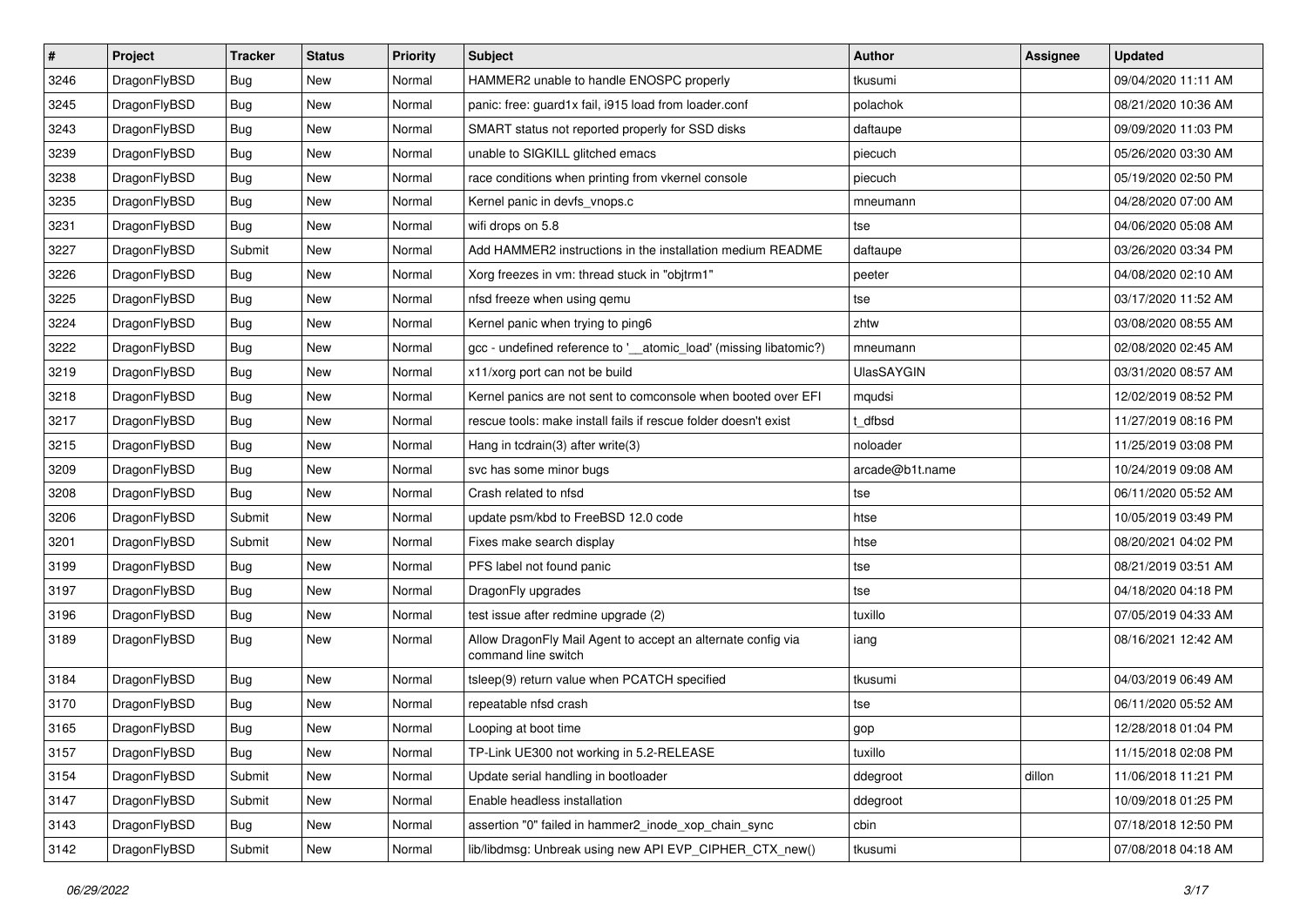| $\sharp$ | Project      | <b>Tracker</b> | <b>Status</b> | <b>Priority</b> | <b>Subject</b>                                                                                          | <b>Author</b>          | Assignee | <b>Updated</b>      |
|----------|--------------|----------------|---------------|-----------------|---------------------------------------------------------------------------------------------------------|------------------------|----------|---------------------|
| 3141     | DragonFlyBSD | Bug            | New           | Normal          | dhclient blocks boot process                                                                            | rowo                   |          | 12/16/2018 11:01 AM |
| 3139     | DragonFlyBSD | Bug            | <b>New</b>    | Normal          | USB Mouse Does Not Work in DragonflyBSD guest on VirtualBox                                             | chiguy1256             |          | 06/24/2018 10:14 PM |
| 3135     | DragonFlyBSD | Submit         | New           | Normal          | Add EVFILT_RECV and EVFILT_SEND                                                                         | tautolog               |          | 05/25/2018 09:59 PM |
| 3134     | DragonFlyBSD | <b>Bug</b>     | New           | Normal          | RFC 3021 (/31 networks) appear to be unsupported                                                        | jailbird               |          | 05/16/2018 11:03 PM |
| 3120     | DragonFlyBSD | Bug            | <b>New</b>    | Normal          | Intel AC 8260 firmware does not load                                                                    | Vintodrimmer           |          | 08/28/2018 03:30 AM |
| 3117     | DragonFlyBSD | <b>Bug</b>     | New           | Normal          | Problem with colours if "intel" video-driver used                                                       | dpostolov              |          | 01/07/2018 11:35 PM |
| 3116     | DragonFlyBSD | <b>Bug</b>     | <b>New</b>    | Normal          | da0 detects on very big volume if to _remove_ usb install stick and<br>reboot on Intel NUC5PPYH         | dpostolov              |          | 01/07/2018 09:40 PM |
| 3110     | DragonFlyBSD | Bug            | <b>New</b>    | Normal          | crash with ipfw3 under load                                                                             | bnegre82               |          | 12/09/2017 06:22 AM |
| 3076     | DragonFlyBSD | Bug            | New           | Normal          | sys/dev/netif/ig hal/e1000 ich8lan.c:1594: sanity checking mixup?                                       | dcb                    |          | 10/11/2017 01:58 AM |
| 3052     | DragonFlyBSD | <b>Bug</b>     | <b>New</b>    | Normal          | panic DragonFly v4.8.1-RELEASE by mounting a malformed NTFS<br>image [64.000]                           | open.source@ribose.com |          | 08/14/2017 03:22 AM |
| 3051     | DragonFlyBSD | Bug            | New           | Normal          | panic DragonFly v4.8.1-RELEASE by mounting a malformed NTFS<br>image [12.000]                           | open.source@ribose.com |          | 08/14/2017 03:20 AM |
| 3049     | DragonFlyBSD | Bug            | New           | Normal          | panic DragonFly v4.8.1-RELEASE by mounting a malformed<br>msdosfs image [12.128]                        | open.source@ribose.com |          | 08/14/2017 02:53 AM |
| 3047     | DragonFlyBSD | Bug            | <b>New</b>    | Normal          | <b>HAMMER</b> critical write error                                                                      | samuel                 |          | 06/19/2019 09:50 AM |
| 3041     | DragonFlyBSD | Submit         | New           | Normal          | firmware: Remove embedding of multiple images in one module.                                            | Anonymous              |          | 12/25/2020 02:15 AM |
| 3036     | DragonFlyBSD | Bug            | New           | Normal          | panic in icmp_redirect_start() ASSERT_IN_NETISR(0)                                                      | tautolog               |          | 05/11/2017 07:27 PM |
| 3035     | DragonFlyBSD | <b>Bug</b>     | New           | Normal          | panic: assertion "cpu >= 0 && cpu < ncpus" failed in netisr_cpuport<br>at /usr/src/sys/net/netisr2.h:87 | masu                   |          | 05/11/2017 01:24 AM |
| 3029     | DragonFlyBSD | <b>Bug</b>     | <b>New</b>    | Normal          | Running DflyBSD 4.8 on FreeBSD bhyve as a guest                                                         | iron                   |          | 05/13/2022 04:33 AM |
| 3025     | DragonFlyBSD | <b>Bug</b>     | <b>New</b>    | Normal          | sys/dev/powermng/powernow/powernow.c:284: bad comparison?                                               | dcb                    |          | 09/23/2017 07:45 AM |
| 3022     | DragonFlyBSD | <b>Bug</b>     | New           | Normal          | sys/dev/netif/ath/ath/if_ath.c:2142: strange bitmask?                                                   | dcb                    |          | 04/11/2017 11:49 AM |
| 3018     | DragonFlyBSD | <b>Bug</b>     | <b>New</b>    | Normal          | sys/bus/u4b/wlan/if_run.c:5464]: (style) Redundant condition                                            | dcb                    |          | 04/11/2017 11:26 AM |
| 3006     | DragonFlyBSD | Bug            | New           | Normal          | boot0cfg: panic in kern_udev.c in function _udev_dict_set_cstr when<br>installing in VirtualBox         | MichiGreat             |          | 04/01/2017 02:22 PM |
| 2994     | DragonFlyBSD | Bug            | <b>New</b>    | Normal          | Intermittent boot hangs after git: hammer - HAMMER Version 7                                            | davshao                |          | 03/30/2017 02:06 PM |
| 2972     | DragonFlyBSD | Bug            | New           | Normal          | ipfw3 "deny to me" does not work correctly                                                              | mneumann               |          | 12/27/2016 12:11 PM |
| 2970     | DragonFlyBSD | <b>Bug</b>     | <b>New</b>    | Normal          | kernel 4.7: "Is -I" causes panic on UDF filesystem: "bgetvp -<br>overlapping buffer"                    | peeter                 |          | 12/21/2016 02:46 AM |
| 2936     | DragonFlyBSD | <b>Bug</b>     | <b>New</b>    | Normal          | loader.efi crashes while loading kernel                                                                 | spaceille              |          | 08/20/2016 06:17 AM |
| 2933     | DragonFlyBSD | Submit         | New           | Normal          | Remove unix domain socket support from cat(1)                                                           | sevan                  |          | 08/01/2016 08:10 PM |
| 2924     | DragonFlyBSD | <b>Bug</b>     | New           | Normal          | cat -v fails to tag characters in extended table with M- prefix with<br>some locales                    | sevan                  |          | 07/11/2016 07:18 AM |
| 2921     | DragonFlyBSD | Submit         | New           | Normal          | Allow moused to accept userland mouse events                                                            | tautolog               |          | 05/11/2021 04:08 AM |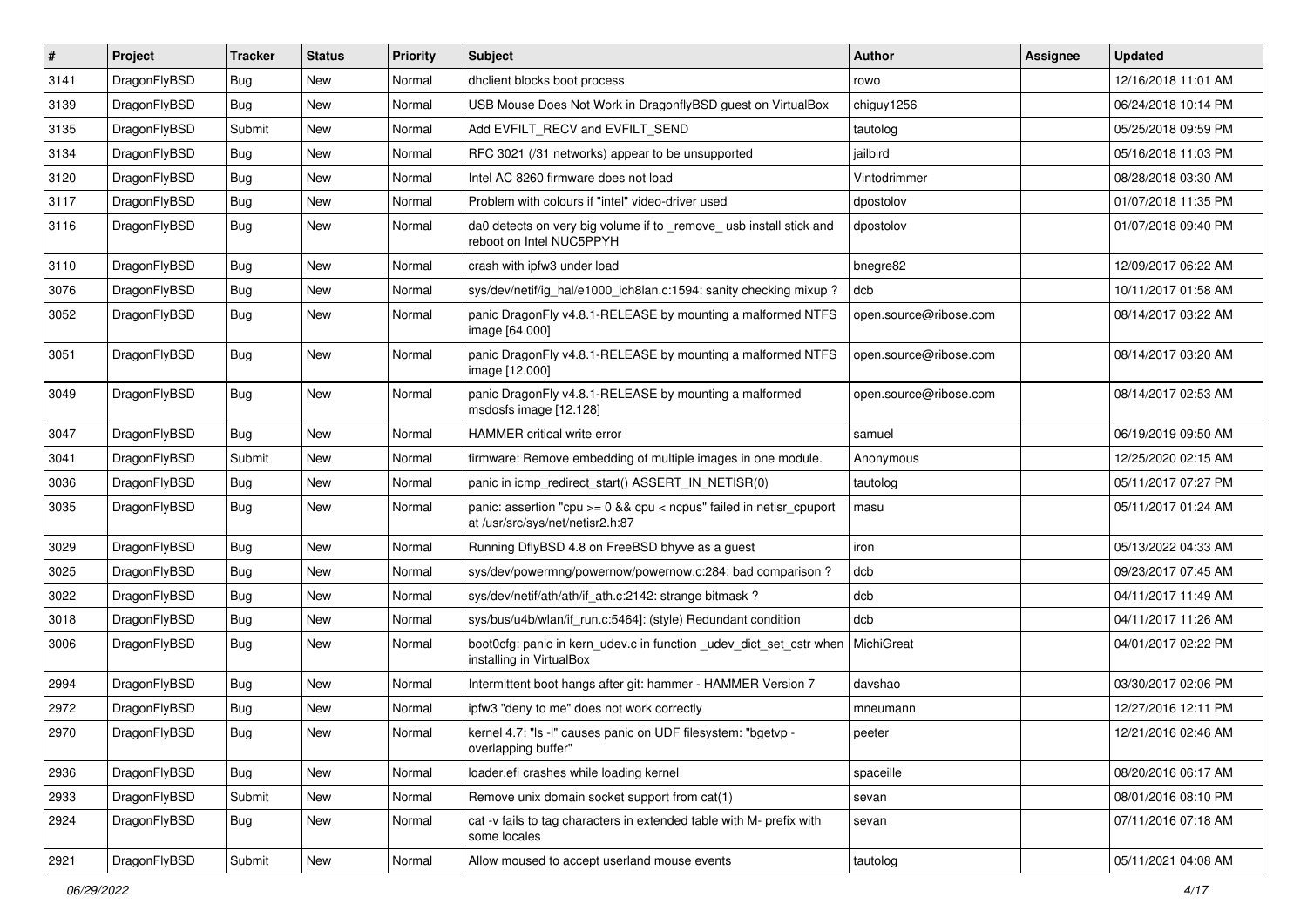| $\pmb{\#}$ | Project      | <b>Tracker</b> | <b>Status</b> | <b>Priority</b> | Subject                                                                                                                                                  | <b>Author</b>    | Assignee | <b>Updated</b>      |
|------------|--------------|----------------|---------------|-----------------|----------------------------------------------------------------------------------------------------------------------------------------------------------|------------------|----------|---------------------|
| 2917       | DragonFlyBSD | Bug            | New           | Normal          | da8: reading primary partition table: error accessing offset<br>000000000000 for 512                                                                     | liweitianux      |          | 05/11/2021 08:43 PM |
| 2898       | DragonFlyBSD | <b>Bug</b>     | <b>New</b>    | Normal          | HAMMER panic                                                                                                                                             | pavalos          |          | 11/03/2018 07:05 AM |
| 2892       | DragonFlyBSD | Bug            | New           | Normal          | swap pager:indefinite wait bufferf error                                                                                                                 | lhmwzy           |          | 02/21/2016 10:32 PM |
| 2891       | DragonFlyBSD | <b>Bug</b>     | <b>New</b>    | Normal          | Kernel panic in IEEE802.11 related code                                                                                                                  | shamaz           |          | 05/29/2016 05:49 PM |
| 2890       | DragonFlyBSD | Bug            | <b>New</b>    | Normal          | not able to boot usb installer on Toshiba Chromebook 2                                                                                                   | johnnywhishbone  |          | 02/22/2016 03:42 AM |
| 2886       | DragonFlyBSD | Bug            | <b>New</b>    | Normal          | dragonfly mail agent: sending a testmail causes high system load                                                                                         | worf             |          | 02/05/2016 05:53 AM |
| 2881       | DragonFlyBSD | Bug            | New           | Normal          | Pulseaudio hangs/resets system when starting X11                                                                                                         | mneumann         |          | 01/09/2016 03:08 AM |
| 2874       | DragonFlyBSD | Bug            | New           | Normal          | make world DESTDIR=/emptydir fails                                                                                                                       | pascii           |          | 12/25/2015 07:04 AM |
| 2863       | DragonFlyBSD | Bug            | <b>New</b>    | Normal          | HAMMER synch tid is zero                                                                                                                                 | shamaz           |          | 12/12/2015 11:24 PM |
| 2857       | DragonFlyBSD | <b>Bug</b>     | New           | Normal          | hammer stalls via bitcoin-gt                                                                                                                             | tkusumi          |          | 11/30/2015 06:52 AM |
| 2852       | DragonFlyBSD | Bug            | New           | Normal          | Hammer File System - hangs on undo during system boot / mount -<br>will not recover on DragonFlyBSD newer than 3.6.0                                     | abale            |          | 05/11/2021 04:07 AM |
| 2840       | DragonFlyBSD | Bug            | <b>New</b>    | Normal          | wrong voltage is reported                                                                                                                                | yellowrabbit2010 |          | 09/11/2015 06:09 PM |
| 2835       | DragonFlyBSD | Bug            | New           | Normal          | /usr/include/c++/5.0/bits/c++locale.h likes<br>POSIX_C_SOURCE>=200809                                                                                    | davshao          |          | 11/18/2015 03:40 AM |
| 2822       | DragonFlyBSD | Bug            | New           | Normal          | USB 3.0 stick throws "reading primary partition table: error<br>accessing offset 000[] for 152" error, while the stick works on any<br>other OS I tested | revuwa           | profmakx | 06/29/2015 05:56 AM |
| 2820       | DragonFlyBSD | Bug            | <b>New</b>    | Normal          | TP-Link USB Wi-Fi adapter cannot be reattached to the system                                                                                             | shamaz           |          | 05/22/2015 09:45 PM |
| 2816       | DragonFlyBSD | Bug            | <b>New</b>    | Normal          | A multitasking process being debugged can get stuck                                                                                                      | phma             |          | 05/19/2015 03:57 AM |
| 2812       | DragonFlyBSD | Bug            | <b>New</b>    | Normal          | Panic on Intel DE3815TYKHE                                                                                                                               | tmorp            |          | 05/14/2015 03:14 PM |
| 2809       | DragonFlyBSD | Bug            | <b>New</b>    | Normal          | hammer mirror-stream                                                                                                                                     | masu             |          | 04/10/2015 12:33 AM |
| 2808       | DragonFlyBSD | Bug            | New           | Normal          | X freeze by switching between X and VT - results in black screen                                                                                         | lukesky333       |          | 05/11/2021 03:55 AM |
| 2806       | DragonFlyBSD | Bug            | <b>New</b>    | Normal          | failed to configure a link-local address on ath $0$ (errno = 22)                                                                                         | Chingyuan        |          | 05/25/2021 01:00 AM |
| 2803       | DragonFlyBSD | Bug            | <b>New</b>    | Normal          | HAMMER: Warning: UNDO area too small!                                                                                                                    | ftigeot          |          | 03/11/2015 03:42 PM |
| 2802       | DragonFlyBSD | Bug            | New           | Normal          | USB Wifi urtwn0 crash from cd boot                                                                                                                       | opvalues         |          | 03/10/2015 01:07 AM |
| 2799       | DragonFlyBSD | Bug            | <b>New</b>    | Normal          | Fatal trap 12 caused by moused(8) -p /dev/cual0                                                                                                          | opvalues         |          | 03/04/2015 11:01 PM |
| 2788       | DragonFlyBSD | Bug            | New           | Normal          | ioctl GSLICEINFO: Not working for vnode slice                                                                                                            | mneumann         |          | 02/12/2015 07:49 AM |
| 2746       | DragonFlyBSD | <b>Bug</b>     | New           | Normal          | some fraction of xterms started from the xmonad window manager<br>get killed with SIGALRM                                                                | isenmann         | profmakx | 12/28/2014 02:51 AM |
| 2738       | DragonFlyBSD | Bug            | New           | Normal          | Hammer: Strange behavior when trying to recover old version of<br>moved file                                                                             | roland           |          | 11/20/2014 08:02 AM |
| 2712       | DragonFlyBSD | Bug            | New           | Normal          | connect(2) returns EINVAL when retrying after ECONNREFUSED                                                                                               | jorisgio         |          | 08/14/2014 05:31 PM |
| 2708       | DragonFlyBSD | <b>Bug</b>     | New           | Normal          | unable to send TCP nor UDP on age(4) interface                                                                                                           | dermiste         |          | 05/11/2021 03:54 AM |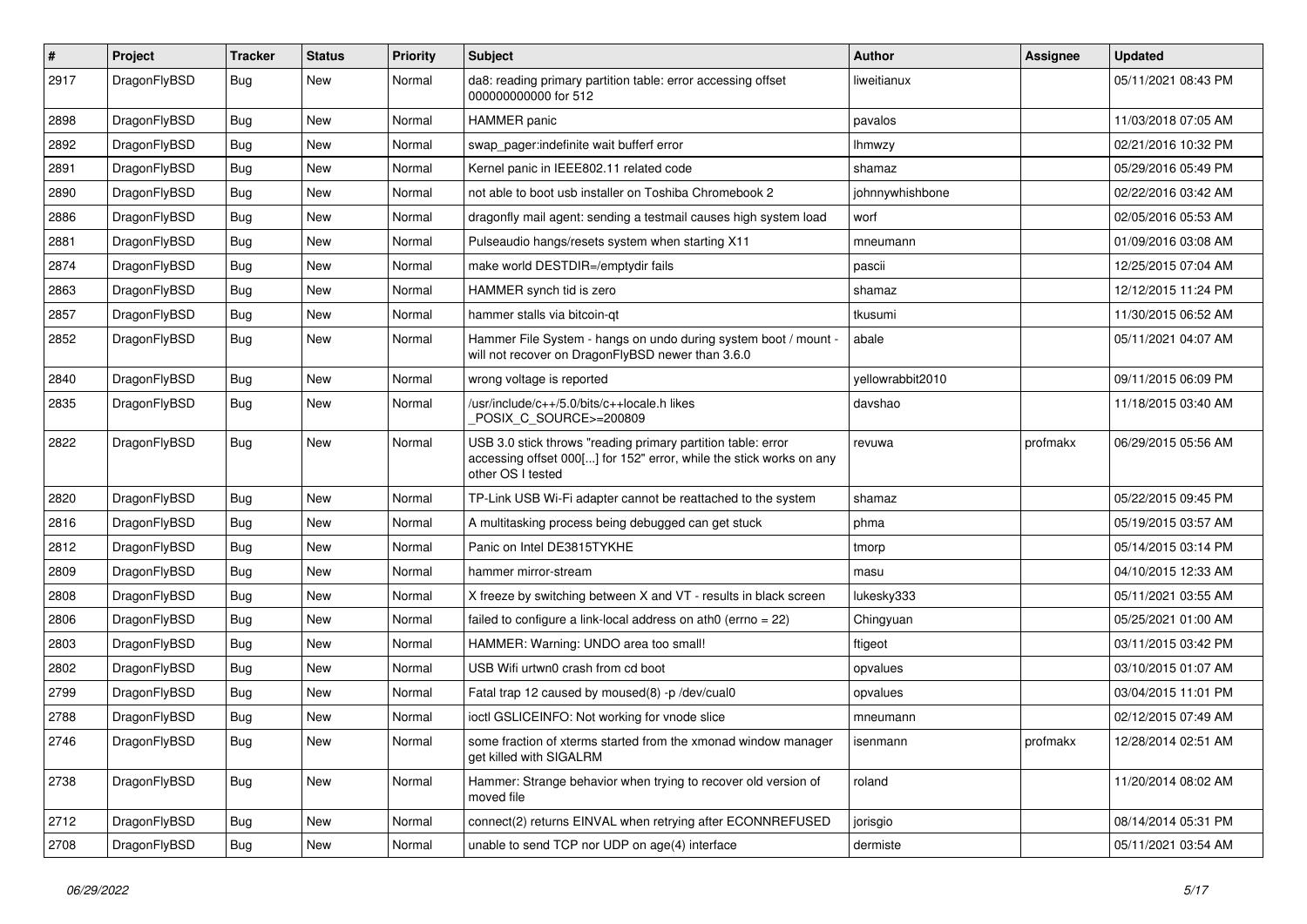| $\vert$ # | Project      | <b>Tracker</b> | <b>Status</b> | <b>Priority</b> | <b>Subject</b>                                                                                           | <b>Author</b>     | Assignee  | <b>Updated</b>      |
|-----------|--------------|----------------|---------------|-----------------|----------------------------------------------------------------------------------------------------------|-------------------|-----------|---------------------|
| 2688      | DragonFlyBSD | Bug            | <b>New</b>    | Normal          | 67613368bdda7 Fix wrong checks for U4B presence Asrock Z77M<br>difficulty detecting USB keyboard         | davshao           |           | 06/28/2014 07:08 PM |
| 2687      | DragonFlyBSD | Bug            | <b>New</b>    | Normal          | natacontrol software RAID in installer                                                                   | csmelosky         |           | 06/22/2014 12:03 PM |
| 2674      | DragonFlyBSD | <b>Bug</b>     | <b>New</b>    | Normal          | <b>GPT Support</b>                                                                                       | ftigeot           |           | 12/28/2015 02:54 PM |
| 2652      | DragonFlyBSD | <b>Bug</b>     | <b>New</b>    | Normal          | 189a0ff3761b47  ix: Implement MSI-X support locks up Lenovo<br>S10 Intel Atom n270                       | davshao           |           | 05/14/2014 01:55 AM |
| 2647      | DragonFlyBSD | <b>Bug</b>     | <b>New</b>    | Normal          | HAMMER panic on 3.6.0                                                                                    | tuxillo           |           | 05/11/2021 03:54 AM |
| 2645      | DragonFlyBSD | <b>Bug</b>     | <b>New</b>    | Normal          | panic with dsched fq and ioprio                                                                          | jyoung15          |           | 02/20/2014 07:29 AM |
| 2641      | DragonFlyBSD | Bug            | <b>New</b>    | Normal          | Panic when loading natapci as module                                                                     | tuxillo           |           | 05/11/2021 03:54 AM |
| 2630      | DragonFlyBSD | <b>Bug</b>     | <b>New</b>    | Normal          | Bring in latest iconv fixes from FreeBSD10 as well as csmapper<br>updates                                | tuxillo           |           | 05/11/2021 03:54 AM |
| 2629      | DragonFlyBSD | Bug            | <b>New</b>    | Normal          | Replace gcc44 with llvm34, clang34, and libc++                                                           | tuxillo           |           | 06/02/2014 02:30 PM |
| 2626      | DragonFlyBSD | <b>Bug</b>     | <b>New</b>    | Normal          | iwn driver drops with error: "firmware error 'iwn_intr: fatal firmware<br>error""                        | rodyaj            |           | 01/09/2014 05:50 AM |
| 2622      | DragonFlyBSD | Bug            | <b>New</b>    | Normal          | VAIO FIT15E fn keys support                                                                              | nonsolosoft       |           | 12/31/2013 01:31 AM |
| 2621      | DragonFlyBSD | <b>Bug</b>     | <b>New</b>    | Normal          | core dump using cdrom                                                                                    | nonsolosoft       |           | 12/27/2013 12:43 AM |
| 2620      | DragonFlyBSD | <b>Bug</b>     | <b>New</b>    | Normal          | moused problem                                                                                           | FilippoMo         |           | 12/20/2013 10:32 AM |
| 2619      | DragonFlyBSD | Bug            | <b>New</b>    | Normal          | DragonFly 3.6 can't be installed on a 6TB volume                                                         | ftigeot           |           | 02/23/2014 11:55 PM |
| 2618      | DragonFlyBSD | <b>Bug</b>     | <b>New</b>    | Normal          | mouse problem on RELEASE-3_6_0                                                                           | FilippoMo         |           | 12/20/2013 03:26 AM |
| 2611      | DragonFlyBSD | <b>Bug</b>     | <b>New</b>    | Normal          | Change in IP address results in network not working                                                      | phma              |           | 12/05/2013 07:55 PM |
| 2609      | DragonFlyBSD | Bug            | <b>New</b>    | Normal          | master: panic: assertion<br>"LWKT_TOKEN_HELD_ANY(vm_object_token(object))" failed in<br>swp pager lookup | thomas.nikolajsen |           | 11/28/2013 11:36 AM |
| 2604      | DragonFlyBSD | Bug            | New           | Normal          | dell laptop does not boot with LATEST                                                                    | isenmann          |           | 11/20/2013 02:07 AM |
| 2598      | DragonFlyBSD | <b>Bug</b>     | <b>New</b>    | Normal          | i386 via USB Booting                                                                                     | mbzadegan         |           | 10/21/2013 02:28 AM |
| 2595      | DragonFlyBSD | <b>Bug</b>     | New           | Normal          | DragonFly 3.4.3 crashes on SUN Blade X6250 with Qlogic ISP 2432<br>FC card                               | Turvamies         |           | 10/07/2013 11:53 AM |
| 2587      | DragonFlyBSD | Bug            | <b>New</b>    | Normal          | SATA DVD writer not detected by DragonFly                                                                | srussell          |           | 09/04/2020 08:55 AM |
| 2586      | DragonFlyBSD | <b>Bug</b>     | New           | Normal          | pf: "modulate" state seems problematic                                                                   | srussell          |           | 09/25/2013 07:36 PM |
| 2585      | DragonFlyBSD | Bug            | <b>New</b>    | Normal          | Dfly 3.4.3 on ESXi 5.1, HP Smart Array P410 passthrough<br>recognised, but not functioning               | yggdrasil         | swildner  | 05/09/2022 08:14 AM |
| 2577      | DragonFlyBSD | <b>Bug</b>     | <b>New</b>    | Normal          | virtio-blk iops performance is cpu limited on high end devices                                           | $g$ js278         | vsrinivas | 08/01/2013 02:28 PM |
| 2569      | DragonFlyBSD | Bug            | New           | Normal          | ctime NFS                                                                                                | ferney            |           | 08/11/2013 04:35 AM |
| 2568      | DragonFlyBSD | Bug            | <b>New</b>    | Normal          | <b>AHCI</b> panic                                                                                        | josepht           |           | 06/07/2013 05:52 PM |
| 2565      | DragonFlyBSD | Bug            | New           | Normal          | "ifconfig ix0 up" panic                                                                                  | Itpig402a         |           | 06/03/2013 05:46 AM |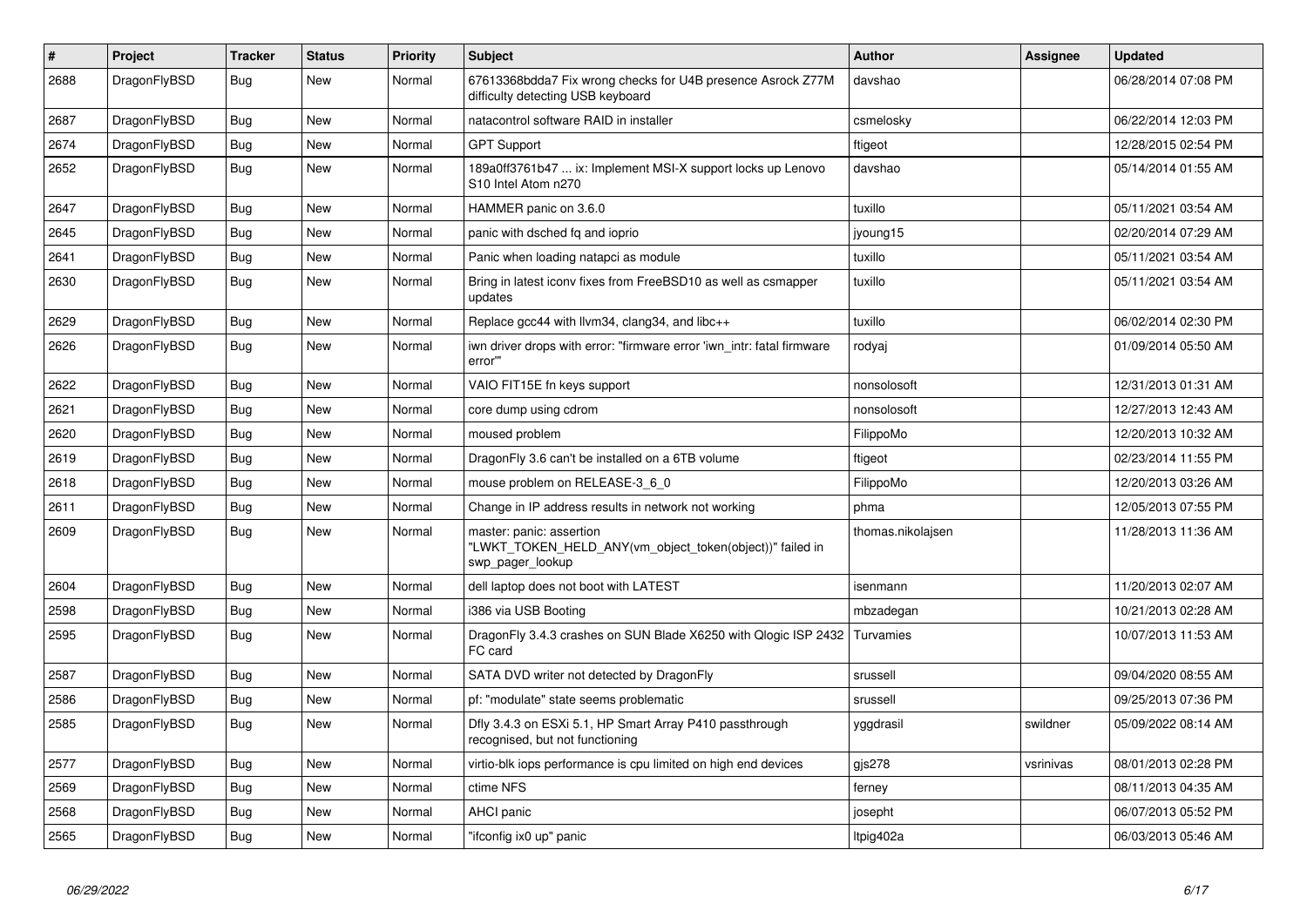| $\#$ | Project      | <b>Tracker</b> | <b>Status</b> | <b>Priority</b> | Subject                                                                                                                      | <b>Author</b>     | Assignee  | <b>Updated</b>      |
|------|--------------|----------------|---------------|-----------------|------------------------------------------------------------------------------------------------------------------------------|-------------------|-----------|---------------------|
| 2557 | DragonFlyBSD | Bug            | <b>New</b>    | Normal          | stock 3.4.1 kernel halts during booting if dm and dm_target_crypt<br>are loaded and RAID controller is present               | phma              |           | 05/12/2013 10:38 PM |
| 2544 | DragonFlyBSD | <b>Bug</b>     | <b>New</b>    | Normal          | live DVD system boot (menu option 1) caused db> prompt on<br>PE1950                                                          | estrabd           |           | 05/11/2021 03:54 AM |
| 2535 | DragonFlyBSD | Bug            | <b>New</b>    | Normal          | Imap processes apparentit blocked on disk I/O                                                                                | ftigeot           |           | 04/02/2013 09:31 AM |
| 2531 | DragonFlyBSD | <b>Bug</b>     | <b>New</b>    | Normal          | camcontrol fails to disable APM                                                                                              | m.lombardi85      |           | 03/23/2013 12:28 PM |
| 2526 | DragonFlyBSD | <b>Bug</b>     | <b>New</b>    | Normal          | hammer cleanup doesn't run on first day of DST                                                                               | pavalos           |           | 10/18/2016 05:28 PM |
| 2520 | DragonFlyBSD | Bug            | New           | Normal          | panic: assertion "IS_SERIALIZED((ifp->if_serializer))" failed in<br>if_default_serialize_assert at /usr/src/sys/net/if.c:437 | ano               |           | 03/09/2013 12:14 AM |
| 2509 | DragonFlyBSD | <b>Bug</b>     | New           | Normal          | Redefinition of DIRBLKSIZ in restore(8)                                                                                      | swildner          |           | 06/04/2022 04:40 AM |
| 2498 | DragonFlyBSD | <b>Bug</b>     | <b>New</b>    | Normal          | DFBSD v3.2.2-RELEASE - LIST_FIRST(&bp->b_dep) == NULL"<br>failed in vfs_vmio_release                                         | tuxillo           |           | 05/31/2022 04:09 PM |
| 2496 | DragonFlyBSD | Bug            | <b>New</b>    | Normal          | NTFS malloc limit exceeded                                                                                                   | plasmob           | tuxillo   | 02/19/2013 08:47 AM |
| 2493 | DragonFlyBSD | <b>Bug</b>     | <b>New</b>    | Normal          | vidcontrol: invalid video mode name                                                                                          | Svarov            |           | 01/24/2013 09:55 AM |
| 2490 | DragonFlyBSD | <b>Bug</b>     | <b>New</b>    | Normal          | nmalloc should color addresses to avoid cache bank conflictsw                                                                | vsrinivas         |           | 06/10/2014 05:51 AM |
| 2489 | DragonFlyBSD | <b>Bug</b>     | New           | Normal          | nmalloc doesn't cache VA for allocations > 8KB                                                                               | vsrinivas         |           | 06/10/2014 05:51 AM |
| 2473 | DragonFlyBSD | <b>Bug</b>     | New           | Normal          | Kernel crash when trying to up the wpi0 device (Dfly<br>v3.3.0.758.g47388-DEVELOPMENT)                                       | tomaz             |           | 02/24/2014 08:50 AM |
| 2453 | DragonFlyBSD | Bug            | <b>New</b>    | Normal          | panic: assertion "gd->gd_spinlocks == 0" failed                                                                              | Johannes.Hofmann  |           | 11/12/2012 12:54 PM |
| 2444 | DragonFlyBSD | <b>Bug</b>     | <b>New</b>    | Normal          | Crash during Hammer overnight cleanup                                                                                        | justin            |           | 11/04/2012 07:58 AM |
| 2436 | DragonFlyBSD | <b>Bug</b>     | <b>New</b>    | Normal          | panic: assertion "lp->lwp_qcpu == dd->cpuid" failed in<br>dfly_acquire_curproc                                               | thomas.nikolajsen |           | 01/23/2013 11:07 AM |
| 2434 | DragonFlyBSD | <b>Bug</b>     | <b>New</b>    | Normal          | BTX Halted - Boot fails on USB/GUI                                                                                           | lucmv             |           | 10/17/2012 08:12 PM |
| 2430 | DragonFlyBSD | <b>Bug</b>     | <b>New</b>    | Normal          | Alternate Password Hash method                                                                                               | robin.carey1      |           | 10/07/2012 06:28 AM |
| 2416 | DragonFlyBSD | <b>Bug</b>     | <b>New</b>    | Normal          | 'entry can be removed on mounted nfs filesystem                                                                              | ftigeot           | tuxillo   | 06/03/2014 04:40 AM |
| 2412 | DragonFlyBSD | <b>Bug</b>     | <b>New</b>    | Normal          | wlan0 fails to get address via dhclient                                                                                      | nonsolosoft       |           | 08/30/2012 05:55 AM |
| 2389 | DragonFlyBSD | <b>Bug</b>     | <b>New</b>    | Normal          | computer crashed while listing processes                                                                                     | phma              |           | 06/18/2012 02:49 PM |
| 2387 | DragonFlyBSD | <b>Bug</b>     | New           | Normal          | hammer ignores -t during dedup                                                                                               | phma              |           | 06/17/2012 12:30 PM |
| 2371 | DragonFlyBSD | <b>Bug</b>     | <b>New</b>    | Normal          | Timezone problem with America/Sao_Paulo                                                                                      | raitech           |           | 05/17/2012 01:42 PM |
| 2370 | DragonFlyBSD | <b>Bug</b>     | <b>New</b>    | Normal          | panic: ffs_valloc: dup alloc                                                                                                 | marino            | vsrinivas | 02/01/2013 09:28 AM |
| 2369 | DragonFlyBSD | <b>Bug</b>     | New           | Normal          | panic: Bad link elm 0xffffffe07edf6068 next->prev != elm                                                                     | jaydg             |           | 08/15/2012 03:04 AM |
| 2331 | DragonFlyBSD | <b>Bug</b>     | New           | Normal          | reading mouse mode from unopen file descriptor hangs mouse<br>driver                                                         | phma              |           | 03/14/2012 09:43 AM |
| 2329 | DragonFlyBSD | <b>Bug</b>     | New           | Normal          | ibm x3550 & acpi                                                                                                             | ano               |           | 06/03/2014 11:37 AM |
| 2324 | DragonFlyBSD | Bug            | New           | Normal          | natacotrol support > 2TB not working even after the ftigeot patch                                                            | zenny             |           | 03/03/2012 01:00 AM |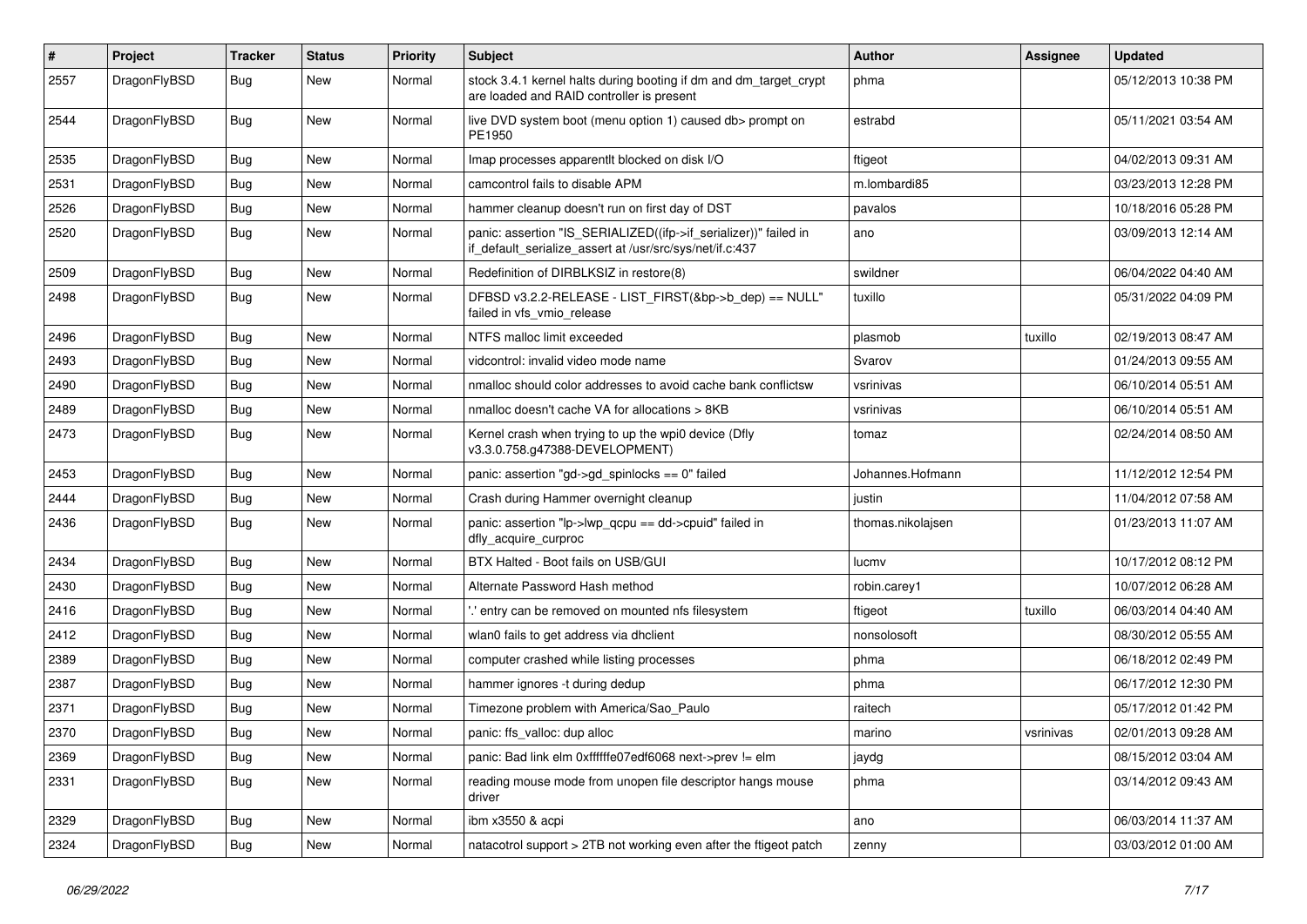| $\sharp$ | Project      | <b>Tracker</b> | <b>Status</b> | <b>Priority</b> | <b>Subject</b>                                                                                             | Author       | Assignee | <b>Updated</b>      |
|----------|--------------|----------------|---------------|-----------------|------------------------------------------------------------------------------------------------------------|--------------|----------|---------------------|
| 2319     | DragonFlyBSD | <b>Bug</b>     | New           | Normal          | crypt/passwd forward compat                                                                                | c.turner1    |          | 02/28/2012 12:39 PM |
| 2316     | DragonFlyBSD | Bug            | New           | Normal          | Ungraceful invalid password handling for adding a new user in the<br>installer                             | rune         |          | 04/27/2012 11:23 PM |
| 2311     | DragonFlyBSD | Bug            | New           | Normal          | Xorg crash having something to do with drm                                                                 | phma         |          | 02/22/2012 09:59 AM |
| 2308     | DragonFlyBSD | Bug            | New           | Normal          | System freeze when unloading snd_hda                                                                       | jaydg        |          | 02/19/2012 07:15 AM |
| 2306     | DragonFlyBSD | <b>Bug</b>     | New           | Normal          | a crash starts the kernel debugger in text mode, but just reboots in X                                     | phma         |          | 02/11/2012 08:02 PM |
| 2297     | DragonFlyBSD | <b>Bug</b>     | New           | Normal          | strange NFS (client) error messages / problems                                                             | Anonymous    |          | 02/19/2012 02:59 PM |
| 2292     | DragonFlyBSD | Bug            | <b>New</b>    | Normal          | re interface with jumbo frames (mtu larger than 1500) hangs after<br>some traffic                          | Anonymous    |          | 01/31/2012 12:11 AM |
| 2287     | DragonFlyBSD | <b>Bug</b>     | New           | Normal          | HAMMER(ROOT) Illegal UNDO TAIL signature at<br>300000001967c000                                            | y0n3t4n1     |          | 11/07/2018 01:22 AM |
| 2283     | DragonFlyBSD | Bug            | New           | Normal          | DFBSD DragonFly v2.13.0.957.g4f459 - pmap_release: page<br>should already be gone 0xc27120bc               | tuxillo      |          | 01/23/2012 03:03 AM |
| 2265     | DragonFlyBSD | Bug            | <b>New</b>    | Normal          | mbsrtowcs does not properly handle invalid mbstate_t in ps                                                 | c.turner1    | swildner | 01/10/2012 07:56 PM |
| 2254     | DragonFlyBSD | <b>Bug</b>     | New           | Normal          | panic: assertion "ref < &td->td_toks_end" failed in lwkt_gettoken at<br>/usr/src/sys/kern/lwkt_token.c:588 | eocallaghan  |          | 12/05/2011 10:21 PM |
| 2250     | DragonFlyBSD | Bug            | <b>New</b>    | Normal          | Kernel panic                                                                                               | adamk        |          | 11/23/2018 01:10 AM |
| 2248     | DragonFlyBSD | <b>Bug</b>     | <b>New</b>    | Normal          | sysctl panic                                                                                               | pavalos      |          | 11/23/2011 06:23 PM |
| 2245     | DragonFlyBSD | <b>Bug</b>     | <b>New</b>    | Normal          | panic: assertion "ref < &td->td_toks_end" failed in lwkt_gettoken at<br>/usr/src/sys/kern/lwkt_token.c:588 | juanfra684   |          | 11/22/2011 07:41 PM |
| 2224     | DragonFlyBSD | Bug            | <b>New</b>    | Normal          | v2.13.0.291.gaa7ec - Panic on fq while installing world                                                    | tuxillo      |          | 11/18/2011 01:40 AM |
| 2210     | DragonFlyBSD | <b>Bug</b>     | New           | Normal          | Bugtracker cannot assign default project for new users                                                     | ahuete.devel |          | 11/17/2011 11:30 AM |
| 2199     | DragonFlyBSD | <b>Bug</b>     | New           | Normal          | screen segfaults if utmpx isn't present                                                                    | pavalos      |          | 11/15/2011 10:52 PM |
| 2182     | DragonFlyBSD | <b>Bug</b>     | New           | Normal          | if msk PHY FIFO underrun/overflow                                                                          | nonsolosoft  |          | 09/03/2012 06:39 AM |
| 2171     | DragonFlyBSD | <b>Bug</b>     | <b>New</b>    | Normal          | DFBSD v2.13.0.151.gdc8442 - panic: assertion "(*ptep &<br>$(PG_MANAGED PG_V)) == PG_V"$                    | tuxillo      |          | 11/04/2011 05:06 PM |
| 2167     | DragonFlyBSD | <b>Bug</b>     | New           | Normal          | shutdown/reboot fails after uptime msg                                                                     | marino       |          | 11/28/2011 03:01 AM |
| 2166     | DragonFlyBSD | <b>Bug</b>     | New           | Normal          | DFBSD v2.13.0.109.g05b9d - Strange lockups                                                                 | tuxillo      |          | 10/29/2011 11:20 AM |
| 2164     | DragonFlyBSD | <b>Bug</b>     | <b>New</b>    | Normal          | panic on reboot from usb.                                                                                  | eocallaghan  |          | 10/27/2011 09:29 AM |
| 2161     | DragonFlyBSD | Bug            | New           | Normal          | Outdated xorg.conf file gets installed into etc and screws up mouse                                        | eocallaghan  |          | 10/27/2011 01:51 PM |
| 2158     | DragonFlyBSD | <b>Bug</b>     | New           | Normal          | iwn panics with assertion on boot.                                                                         | eocallaghan  |          | 10/24/2011 04:13 PM |
| 2154     | DragonFlyBSD | <b>Bug</b>     | New           | Normal          | vkernel copyout() doesn't return EFAULT on error                                                           | vsrinivas    |          | 10/20/2011 03:53 AM |
| 2153     | DragonFlyBSD | <b>Bug</b>     | New           | Normal          | Too many unuseful warnings at boot                                                                         | juanfra684   |          | 10/18/2011 10:16 PM |
| 2138     | DragonFlyBSD | <b>Bug</b>     | New           | Normal          | > 100% CPU usage                                                                                           | robin.carey1 |          | 09/26/2011 12:20 PM |
| 2136     | DragonFlyBSD | <b>Bug</b>     | New           | Normal          | socketpair() doesn't free file descriptors on copyout failure                                              | vsrinivas    |          | 04/05/2013 09:13 AM |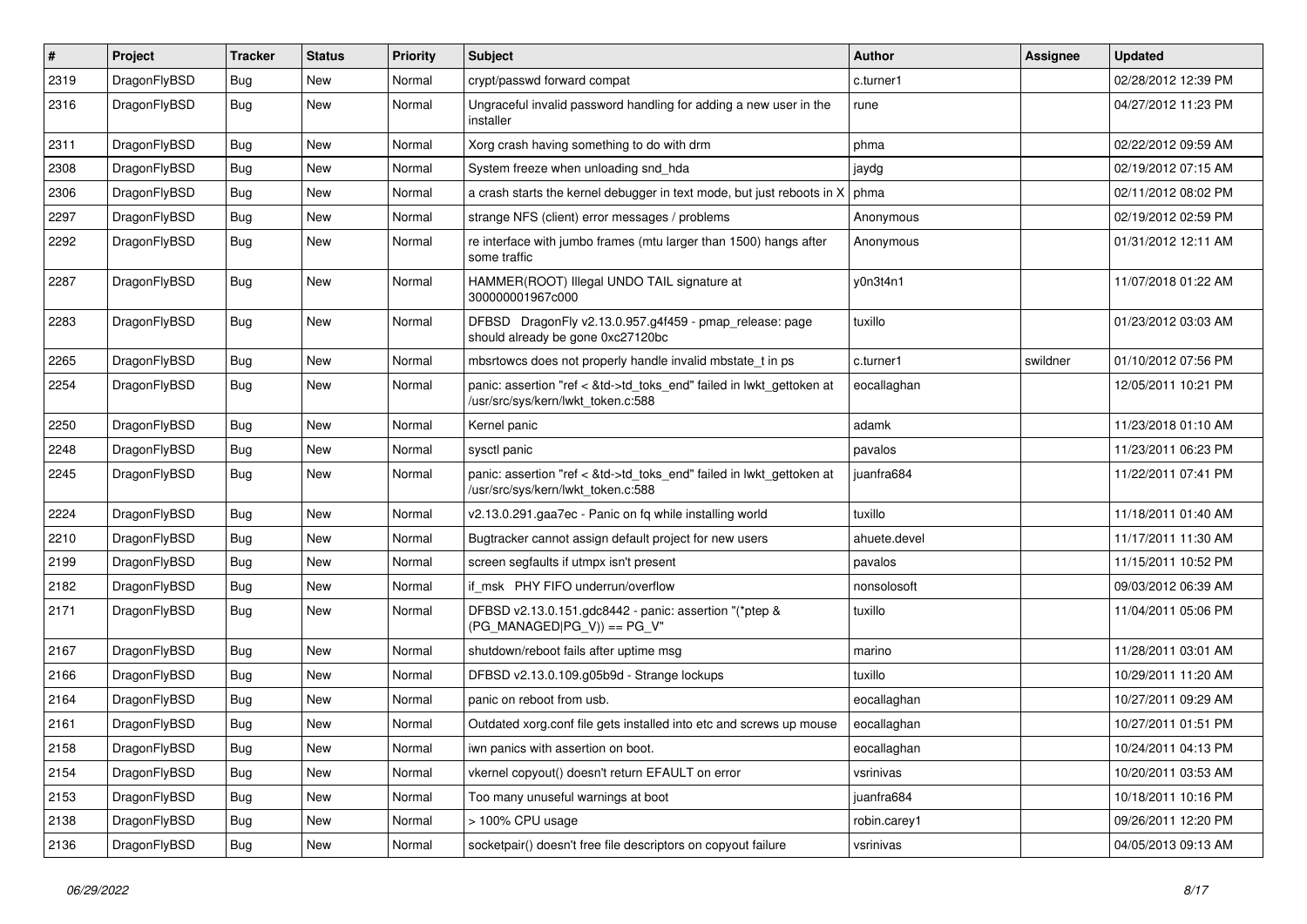| $\sharp$ | Project      | <b>Tracker</b> | <b>Status</b> | <b>Priority</b> | <b>Subject</b>                                                                 | Author        | <b>Assignee</b> | <b>Updated</b>      |
|----------|--------------|----------------|---------------|-----------------|--------------------------------------------------------------------------------|---------------|-----------------|---------------------|
| 2129     | DragonFlyBSD | <b>Bug</b>     | New           | Normal          | DFBSD v2.11.0.661.gf9438 i386 - panic: lockmgr thrd_sleep                      | tuxillo       |                 | 09/05/2011 09:49 AM |
| 2125     | DragonFlyBSD | <b>Bug</b>     | <b>New</b>    | Normal          | Weird garbage in dmesg                                                         | herrgard      |                 | 08/30/2011 08:04 PM |
| 2124     | DragonFlyBSD | <b>Bug</b>     | <b>New</b>    | Normal          | getty repeating too quickly on port /dev/ttyv0                                 | sgeorge.ml    |                 | 09/01/2011 04:28 AM |
| 2123     | DragonFlyBSD | <b>Bug</b>     | New           | Normal          | hammer is losing files                                                         | schmir        |                 | 08/30/2011 07:56 PM |
| 2122     | DragonFlyBSD | Submit         | New           | Normal          | [Review] Fixes to the VFS layer                                                | ftigeot       |                 | 05/31/2022 03:25 PM |
| 2115     | DragonFlyBSD | Bug            | New           | Normal          | [msk] system freeze after receive some paquet                                  | bsdsx         |                 | 08/22/2011 10:22 AM |
| 2113     | DragonFlyBSD | <b>Bug</b>     | New           | Normal          | nmalloc threaded program fork leak                                             | vsrinivas     | vsrinivas       | 08/11/2011 07:25 PM |
| 2107     | DragonFlyBSD | <b>Bug</b>     | New           | Normal          | 2.10.1 sata dvd drive issue                                                    | ausppc        |                 | 07/31/2011 08:41 PM |
| 2104     | DragonFlyBSD | <b>Bug</b>     | New           | Normal          | network configuration seg. fault on install CD                                 | navratil      |                 | 07/26/2011 07:55 AM |
| 2099     | DragonFlyBSD | <b>Bug</b>     | <b>New</b>    | Normal          | page fault panic in vm system                                                  | pavalos       |                 | 07/10/2011 08:51 AM |
| 2098     | DragonFlyBSD | Submit         | New           | Normal          | [PATCH] correct ath man page example<br>(/usr/src/share/man/man4/ath.4)        | nobody        |                 | 11/15/2011 12:27 AM |
| 2094     | DragonFlyBSD | <b>Bug</b>     | <b>New</b>    | Normal          | Segfault when gdb printing backtrace from core dump                            | greenrd       |                 | 06/25/2011 04:14 PM |
| 2092     | DragonFlyBSD | <b>Bug</b>     | <b>New</b>    | Normal          | Panic: Bad link elm 0x next->prev != elm                                       | masterblaster | dillon          | 12/04/2011 12:49 PM |
| 2085     | DragonFlyBSD | <b>Bug</b>     | New           | Normal          | panic: assertion: (m->flags & PG_MAPPED) == 0 in<br>vm_page_free_toq           | vsrinivas     |                 | 06/10/2011 07:48 AM |
| 2084     | DragonFlyBSD | <b>Bug</b>     | <b>New</b>    | Normal          | DFBSD v2.11.0.242.g4d317 - panic: zone: entry not free                         | tuxillo       |                 | 07/03/2012 01:23 AM |
| 2082     | DragonFlyBSD | <b>Bug</b>     | <b>New</b>    | Normal          | dfbsd 2.10.1 amd64 - mc port build error with 'bmake bin-install'              | sun-doctor    |                 | 05/25/2011 07:18 PM |
| 2080     | DragonFlyBSD | <b>Bug</b>     | New           | Normal          | panic: lockmgr thrd sleep: called from interrupt, ipi, or hard code<br>section | rumcic        |                 | 05/30/2011 05:06 PM |
| 2078     | DragonFlyBSD | <b>Bug</b>     | New           | Normal          | DFBSD i386 v2.11.0.201.g3ed2f - Panic during installworld into a<br>vn0 device | tuxillo       |                 | 05/19/2011 07:50 PM |
| 2077     | DragonFlyBSD | Bug            | <b>New</b>    | Normal          | USB devices conflicting                                                        | srussell      |                 | 05/17/2011 05:12 PM |
| 2075     | DragonFlyBSD | <b>Bug</b>     | New           | Normal          | pflogd on x86 64                                                               | fanch         |                 | 05/16/2011 04:04 PM |
| 2072     | DragonFlyBSD | <b>Bug</b>     | <b>New</b>    | Normal          | Fatal trap 12: stopped at lwkt_send_ipiq3                                      | rumcic        |                 | 05/17/2011 04:12 AM |
| 2067     | DragonFlyBSD | Bug            | New           | Normal          | sound/pcm: "play interrupt timeout, channel dead"                              | matthiasr     |                 | 05/11/2021 03:55 AM |
| 2061     | DragonFlyBSD | <b>Bug</b>     | New           | Normal          | USB keyboard boot panic                                                        | sjg           |                 | 05/04/2012 12:20 AM |
| 2055     | DragonFlyBSD | <b>Bug</b>     | <b>New</b>    | Normal          | $ssh + IPV6 + bridge \Rightarrow connection freezes$                           | steve         |                 | 04/24/2011 07:13 PM |
| 2052     | DragonFlyBSD | Bug            | New           | Normal          | Kernel panic: CPU APIC ID out of range                                         | Anonymous     |                 | 05/02/2011 11:06 AM |
| 2051     | DragonFlyBSD | <b>Bug</b>     | New           | Normal          | No ipv6 lan route entry created on 2.10                                        | ftigeot       |                 | 04/21/2011 10:37 AM |
| 2048     | DragonFlyBSD | <b>Bug</b>     | <b>New</b>    | Normal          | panic: ffs_sync: rofs mod                                                      | pavalos       |                 | 04/12/2011 05:45 AM |
| 2045     | DragonFlyBSD | <b>Bug</b>     | New           | Normal          | ral(4): Fatal trap 12: page fault while in kernel mode (two panics)            | herrgard      |                 | 11/03/2011 05:34 PM |
| 2042     | DragonFlyBSD | <b>Bug</b>     | New           | Normal          | kernel panic, when run boot0cfg                                                | sepherosa     |                 | 05/31/2022 03:01 PM |
| 2008     | DragonFlyBSD | <b>Bug</b>     | New           | Normal          | lwkt_setcpu_remote: td->td_flags 00800621 console flood                        | pavalos       |                 | 03/06/2011 09:37 PM |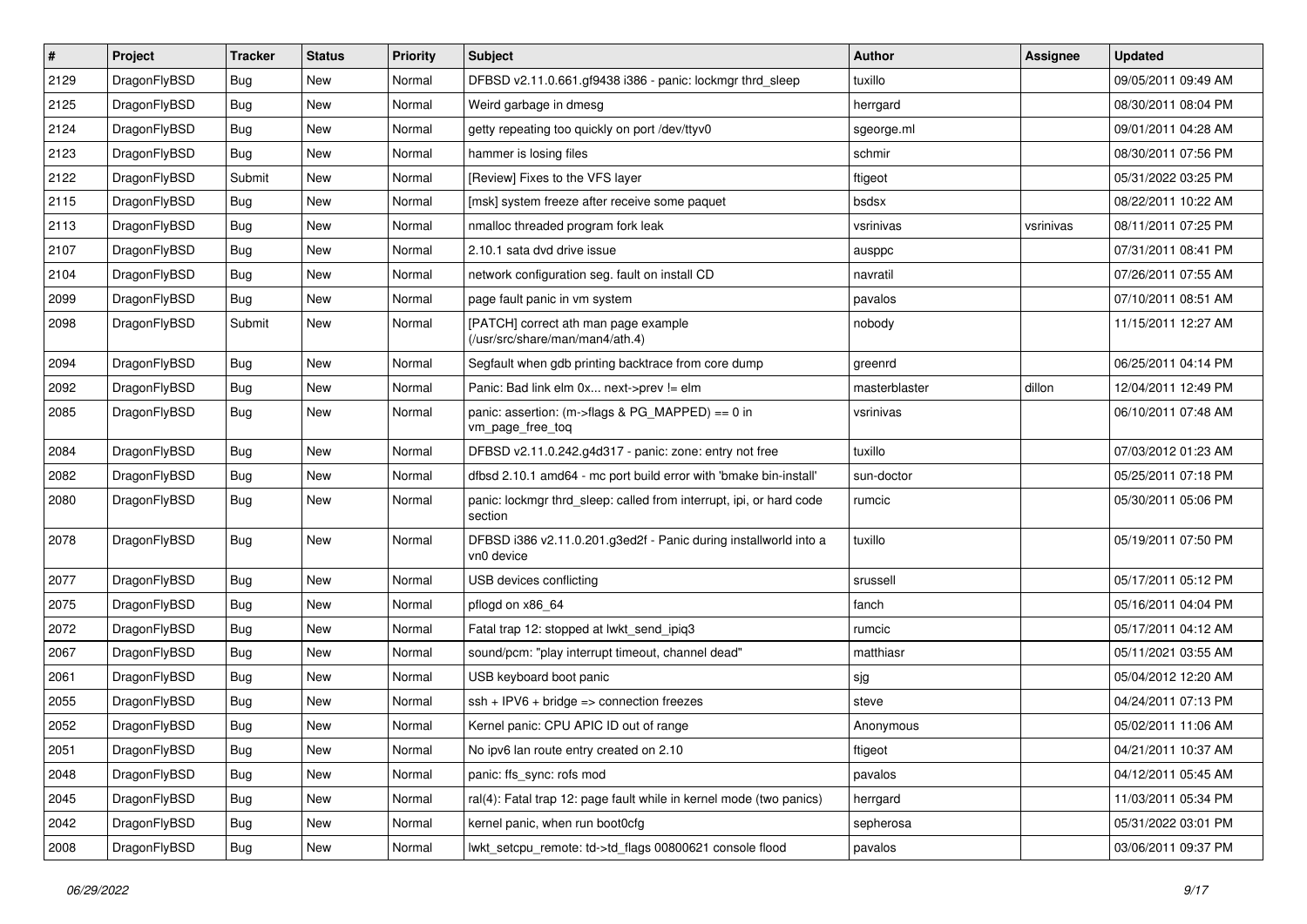| #    | Project      | <b>Tracker</b> | <b>Status</b> | <b>Priority</b> | Subject                                                                                                                                | Author             | Assignee | <b>Updated</b>      |
|------|--------------|----------------|---------------|-----------------|----------------------------------------------------------------------------------------------------------------------------------------|--------------------|----------|---------------------|
| 2004 | DragonFlyBSD | Bug            | <b>New</b>    | Normal          | LWKT_WAIT_IPIQ panic                                                                                                                   | steve              |          | 03/08/2011 05:46 PM |
| 1990 | DragonFlyBSD | Bug            | <b>New</b>    | Normal          | /mnt too large to mount                                                                                                                | peur.neu           |          | 02/16/2011 11:24 PM |
| 1984 | DragonFlyBSD | Bug            | New           | Normal          | hammer mount fails after crash - HAMMER: FIFO record bad head<br>signature                                                             | thomas.nikolajsen  |          | 03/08/2011 06:57 PM |
| 1975 | DragonFlyBSD | <b>Bug</b>     | <b>New</b>    | Normal          | Applications seg fault in select() and poll()                                                                                          | rumcic             |          | 05/31/2022 02:58 PM |
| 1969 | DragonFlyBSD | <b>Bug</b>     | New           | Normal          | pf-related network problem                                                                                                             | pavalos            | lentferj | 02/01/2011 06:57 PM |
| 1964 | DragonFlyBSD | <b>Bug</b>     | <b>New</b>    | Normal          | iwn (panic assertion : wlan assert serialized)                                                                                         | sjmm.ptr           | josepht  | 02/01/2011 12:57 PM |
| 1961 | DragonFlyBSD | <b>Bug</b>     | New           | Normal          | Can't create dump from DDB                                                                                                             | shamaz             |          | 01/29/2011 09:02 PM |
| 1959 | DragonFlyBSD | Bug            | <b>New</b>    | Normal          | DFBSD v2.9.1.422.gc98f2 - Panic during boot - IPv6 and PF                                                                              | tuxillo            |          | 01/13/2011 03:37 AM |
| 1951 | DragonFlyBSD | <b>Bug</b>     | <b>New</b>    | Normal          | dma_timeouts at phyaddr on a good hdd                                                                                                  | peur.neu           |          | 01/04/2011 07:12 AM |
| 1949 | DragonFlyBSD | <b>Bug</b>     | <b>New</b>    | Normal          | iwn panic                                                                                                                              | pavalos            |          | 01/30/2011 03:21 AM |
| 1946 | DragonFlyBSD | Bug            | <b>New</b>    | Normal          | ieee80211 panic                                                                                                                        | pavalos            | josepht  | 01/27/2011 06:00 PM |
| 1944 | DragonFlyBSD | Bug            | New           | Normal          | panic: backing_object 0xdea7b258 was somehow re-referenced<br>during collapse!                                                         | sepherosa          |          | 12/27/2010 02:06 AM |
| 1943 | DragonFlyBSD | Bug            | <b>New</b>    | Normal          | hammer assertion panic                                                                                                                 | peter              |          | 12/27/2010 12:45 AM |
| 1942 | DragonFlyBSD | <b>Bug</b>     | <b>New</b>    | Normal          | locking against myself in getcacheblk()?                                                                                               | qhwt.dfly          |          | 05/31/2022 02:15 PM |
| 1941 | DragonFlyBSD | Bug            | New           | Normal          | wlan config crash                                                                                                                      | abandon.every.hope |          | 12/24/2010 07:54 PM |
| 1939 | DragonFlyBSD | Bug            | <b>New</b>    | Normal          | Panic on nightly build and stress test box                                                                                             | lentferj           |          | 12/18/2010 08:41 AM |
| 1935 | DragonFlyBSD | <b>Bug</b>     | New           | Normal          | mouse does not work after switching between x and console                                                                              | shamaz             |          | 12/13/2010 10:06 AM |
| 1923 | DragonFlyBSD | Bug            | <b>New</b>    | Normal          | Abysmal NFS performance with IPv6                                                                                                      | ftigeot            |          | 12/05/2010 09:34 PM |
| 1917 | DragonFlyBSD | Bug            | New           | Normal          | panic: assertion: (RB_EMPTY(&ip->rec_tree) && (ip->flags &<br>&& (ip->flags & HAMMER_INODE_XDIRTY) != 0) in<br>hammer_flush_inode_done | qhwt.dfly          |          | 11/24/2010 03:23 AM |
| 1916 | DragonFlyBSD | Bug            | <b>New</b>    | Normal          | Constant crashes on x86_64 with UFS                                                                                                    | lentferj           |          | 11/21/2010 07:40 PM |
| 1913 | DragonFlyBSD | Bug            | <b>New</b>    | Normal          | panic: assertion: ip->flush_state != HAMMER_FST_FLUSH in<br>hammer flush inode core                                                    | swildner           |          | 11/20/2010 05:27 PM |
| 1907 | DragonFlyBSD | Bug            | <b>New</b>    | Normal          | Hammer crash in hammer_flusher_flush()                                                                                                 | swildner           |          | 11/11/2010 05:07 AM |
| 1899 | DragonFlyBSD | <b>Bug</b>     | <b>New</b>    | Normal          | Keyboard doesn't work                                                                                                                  | fransm             |          | 05/15/2022 03:32 PM |
| 1884 | DragonFlyBSD | Bug            | New           | Normal          | System completely freezes while listening music (devbuf: malloc<br>limit exceeded)                                                     | shamaz             |          | 01/24/2011 05:00 PM |
| 1877 | DragonFlyBSD | <b>Bug</b>     | New           | Normal          | Freeze during 1st hammer cleanup after new install                                                                                     | elekktretterr      |          | 05/15/2022 11:43 AM |
| 1876 | DragonFlyBSD | <b>Bug</b>     | New           | Normal          | devfs in jail + logging out from console(ttyv1+) -> panic                                                                              | qhwt.dfly          | tuxillo  | 05/31/2022 03:24 PM |
| 1874 | DragonFlyBSD | Bug            | New           | Normal          | mpd listening on all IPs, accepting only on one                                                                                        | rumcic             |          | 05/08/2011 01:01 PM |
| 1873 | DragonFlyBSD | Bug            | New           | Normal          | Panic upon usb mouse detach and reattaching                                                                                            | rumcic             |          | 02/01/2011 09:53 AM |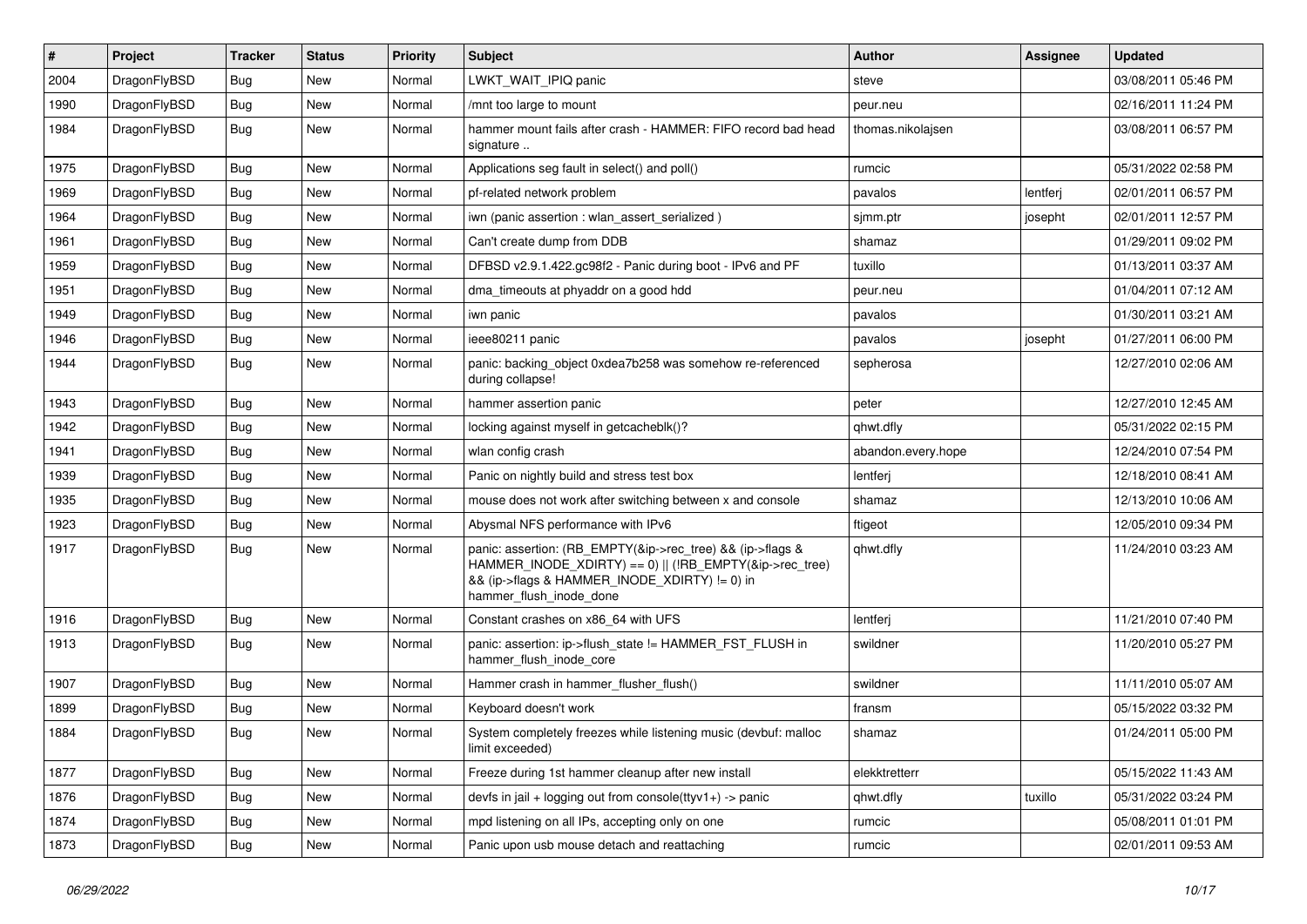| $\vert$ # | Project      | <b>Tracker</b> | <b>Status</b> | <b>Priority</b> | Subject                                                                                      | <b>Author</b>    | Assignee | <b>Updated</b>      |
|-----------|--------------|----------------|---------------|-----------------|----------------------------------------------------------------------------------------------|------------------|----------|---------------------|
| 1867      | DragonFlyBSD | <b>Bug</b>     | New           | Normal          | it(4) motherboard and fan problems                                                           | tuxillo          |          | 07/08/2011 10:48 AM |
| 1861      | DragonFlyBSD | <b>Bug</b>     | New           | Normal          | panic via kprintf (lockmgr called in a hard section)                                         | vsrinivas        |          | 10/11/2010 12:56 AM |
| 1850      | DragonFlyBSD | <b>Bug</b>     | New           | Normal          | volume-add on hammer root fs panic                                                           | Johannes.Hofmann |          | 04/18/2019 04:27 AM |
| 1836      | DragonFlyBSD | <b>Bug</b>     | New           | Normal          | Incorrect TCP checksum show up in tcpdump                                                    | robgar1          |          | 05/15/2022 11:22 AM |
| 1826      | DragonFlyBSD | <b>Bug</b>     | New           | Normal          | panic during boot: assertion so->so_port  in tcp_input                                       | ftigeot          |          | 05/15/2022 11:05 AM |
| 1818      | DragonFlyBSD | <b>Bug</b>     | New           | Normal          | panic: Bad tailg NEXT (kqueue issue ?)                                                       | ftigeot          |          | 05/15/2022 11:40 AM |
| 1786      | DragonFlyBSD | <b>Bug</b>     | <b>New</b>    | Normal          | Calling NULL function pointer initiates panic loop                                           | sjg              |          | 10/11/2010 05:28 PM |
| 1774      | DragonFlyBSD | Bug            | New           | Normal          | New IP header cleanup branch available for testing                                           | dillon           |          | 05/15/2022 10:59 AM |
| 1769      | DragonFlyBSD | Bug            | New           | Normal          | panic: assertion: _tp->tt_msg->tt_cpuid == mycpuid in<br>tcp callout active                  | pavalos          | sjg      | 05/15/2022 11:07 AM |
| 1695      | DragonFlyBSD | <b>Bug</b>     | New           | Normal          | NFS-related system breakdown                                                                 | Anonymous        |          | 04/10/2014 12:35 AM |
| 1634      | DragonFlyBSD | <b>Bug</b>     | New           | Normal          | panic: spin lock: 0xe4ad1320, indefinitive wait!                                             | elekktretterr    |          | 01/19/2015 03:21 AM |
| 1594      | DragonFlyBSD | <b>Bug</b>     | New           | Normal          | Kernel panic during boot from Live CD on Dell E6400                                          | bodie            |          | 05/11/2021 03:54 AM |
| 1559      | DragonFlyBSD | <b>Bug</b>     | New           | Normal          | kernel trap                                                                                  | phma             |          | 11/27/2021 08:43 AM |
| 1556      | DragonFlyBSD | <b>Bug</b>     | New           | Normal          | many processes stuck in "hmrrcm", system unusable                                            | corecode         | tuxillo  | 05/11/2021 03:52 AM |
| 1525      | DragonFlyBSD | <b>Bug</b>     | New           | Normal          | boehm-gc problems                                                                            | hasso            |          | 10/13/2012 07:13 PM |
| 1474      | DragonFlyBSD | <b>Bug</b>     | New           | Normal          | ithread 1 unexpectedly rescheduled                                                           | corecode         | tuxillo  | 05/11/2021 03:52 AM |
| 1463      | DragonFlyBSD | <b>Bug</b>     | New           | Normal          | Mountroot before drives are initialized                                                      | elekktretterr    |          | 12/07/2010 01:30 PM |
| 1442      | DragonFlyBSD | <b>Bug</b>     | New           | Normal          | blocking SIGSEGV and triggering a segment violation produces an<br>all CPU consuming process | corecode         | tuxillo  | 05/11/2021 03:52 AM |
| 1440      | DragonFlyBSD | <b>Bug</b>     | New           | Normal          | ptrace/gdb doesn't work after process blocks SIGTRAP                                         | corecode         | tuxillo  | 05/11/2021 03:52 AM |
| 1430      | DragonFlyBSD | <b>Bug</b>     | New           | Normal          | Buggy w(1)?                                                                                  | hasso            | alexh    | 11/24/2010 08:09 AM |
| 1293      | DragonFlyBSD | <b>Bug</b>     | New           | Normal          | 2.2.1-REL Installer Request                                                                  | mk               | tuxillo  | 05/11/2021 04:00 AM |
| 1246      | DragonFlyBSD | <b>Bug</b>     | New           | Normal          | bad resolution (monitor desync) with livedvd                                                 | Przem0l          |          | 02/18/2014 06:29 AM |
| 1194      | DragonFlyBSD | <b>Bug</b>     | New           | Normal          | SCSI errors while trying to copy photos from my camera                                       | elekktretterr    |          | 01/14/2015 04:39 PM |
| 1193      | DragonFlyBSD | <b>Bug</b>     | New           | Normal          | kernel doesn't recognize cdrom drive                                                         | nonsolosoft      |          | 01/25/2014 09:11 PM |
| 1192      | DragonFlyBSD | Submit         | New           | Normal          | KKASSERTs in sys/kern/uipc_{msg,socket}.c are too strict                                     | rumcic           |          | 05/11/2021 04:07 AM |
| 989       | DragonFlyBSD | <b>Bug</b>     | New           | Normal          | installer/fdisk trouble with wrapped values                                                  | Discodestroyer   |          | 02/18/2014 06:27 AM |
| 731       | DragonFlyBSD | Bug            | New           | Normal          | system freeze on "slice too large"                                                           | corecode         | tuxillo  | 06/25/2022 04:01 AM |
| 341       | DragonFlyBSD | Bug            | New           | Normal          | Vinum erroneously repors devices as busy                                                     | corecode         | swildner | 01/21/2012 04:50 AM |
| 3318      | DragonFlyBSD | <b>Bug</b>     | In Progress   | Normal          | Segmenation fault when a process resumed with checkpt exits                                  | zabolekar        | tuxillo  | 06/18/2022 08:24 AM |
| 3317      | DragonFlyBSD | Bug            | In Progress   | Normal          | Network vtnet0 not working on Hetzner cloud                                                  | mneumann         |          | 06/18/2022 03:55 AM |
| 3310      | DragonFlyBSD | <b>Bug</b>     | In Progress   | Normal          | NVMM+QEMU fail to boot with UEFI: Mem Assist Failed<br>[gpa=0xfffffff0]                      | liweitianux      |          | 01/11/2022 03:22 PM |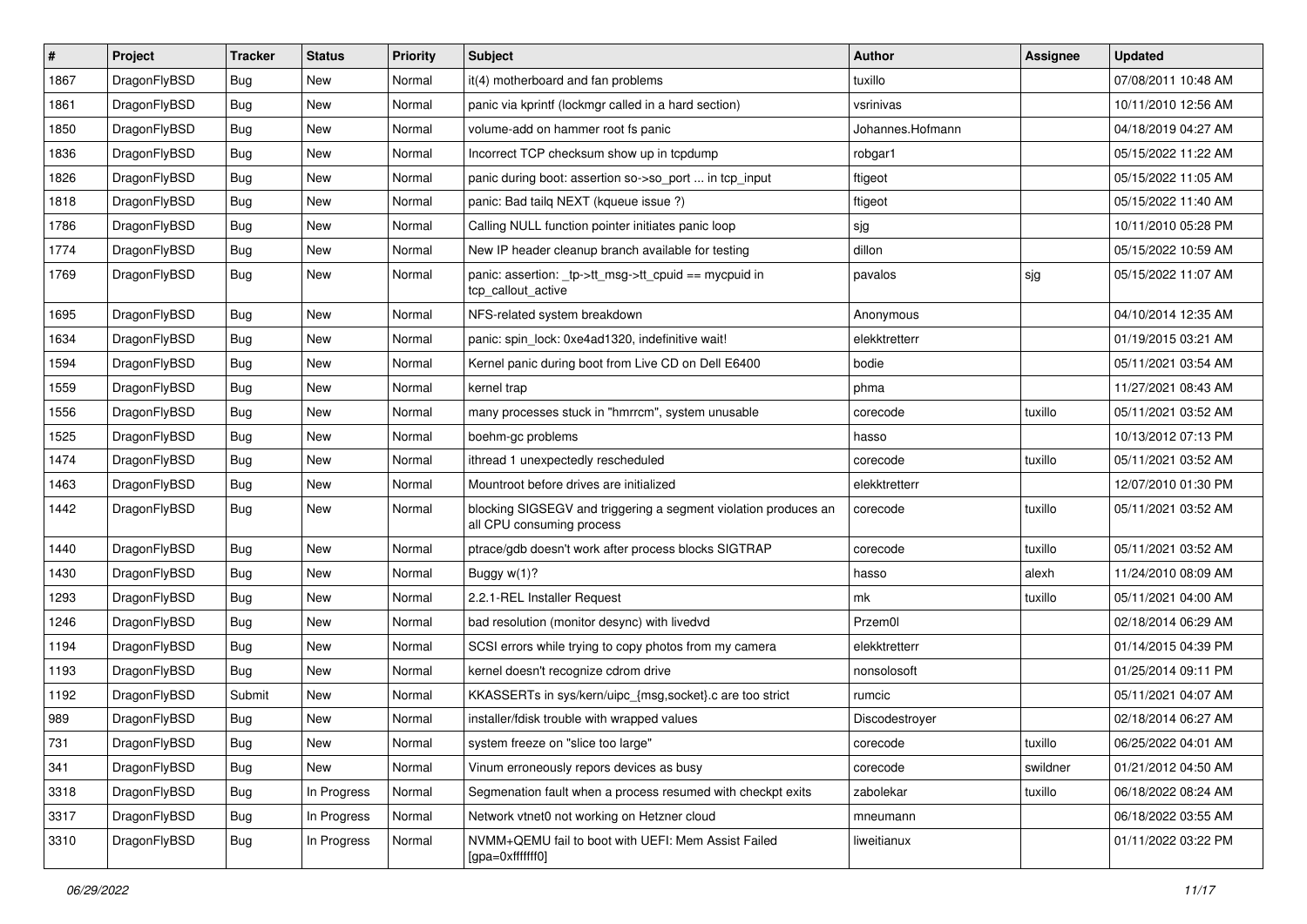| #    | Project      | <b>Tracker</b> | <b>Status</b> | <b>Priority</b> | <b>Subject</b>                                                                                         | <b>Author</b>    | Assignee | <b>Updated</b>      |
|------|--------------|----------------|---------------|-----------------|--------------------------------------------------------------------------------------------------------|------------------|----------|---------------------|
| 3299 | DragonFlyBSD | <b>Bug</b>     | In Progress   | Normal          | DragonFlyBSD reports utterly wrong uptime (most of the time, right<br>after booting in)                | adrian           |          | 11/11/2021 01:43 PM |
| 3295 | DragonFlyBSD | <b>Bug</b>     | In Progress   | Normal          | Adapt devel/libvirt for nvmm                                                                           | tuxillo          | tuxillo  | 11/03/2021 04:56 PM |
| 3269 | DragonFlyBSD | <b>Bug</b>     | In Progress   | Normal          | Is double-buffer'd buf still required by HAMMER2?                                                      | tkusumi          |          | 05/12/2021 04:09 PM |
| 3160 | DragonFlyBSD | Submit         | In Progress   | Normal          | State the implementation difference in pkill/pgrep manual                                              | sevan            | tuxillo  | 06/03/2022 05:15 PM |
| 3145 | DragonFlyBSD | Submit         | In Progress   | Normal          | Update libelf to FreeBSD 12 current and build as base library usable<br>by ports                       | davshao          | tuxillo  | 08/20/2021 03:58 PM |
| 3089 | DragonFlyBSD | Bug            | In Progress   | Normal          | vtnet(4) - disable TCP checksum offload by default                                                     | jlane            | vadaszi  | 05/11/2021 04:14 AM |
| 3031 | DragonFlyBSD | Submit         | In Progress   | Normal          | Update drm/radeon to Linux 4.7.10 as much as possible                                                  | davshao          | ftigeot  | 08/19/2021 12:33 PM |
| 3028 | DragonFlyBSD | <b>Bug</b>     | In Progress   | Normal          | installer: confusion of set/get disk encryption passphrase dialogs                                     | liweitianux      | tuxillo  | 06/03/2022 05:13 PM |
| 3021 | DragonFlyBSD | <b>Bug</b>     | In Progress   | Normal          | sys/dev/drm/i915/i915_gem_stolen.c:115]: (error) Signed integer<br>overflow for expression '65535<<20' | dcb              |          | 04/11/2017 12:46 PM |
| 3011 | DragonFlyBSD | <b>Bug</b>     | In Progress   | Normal          | dragonfly/sys/dev/netif/re/re.c: suspicious code?                                                      | dcb              |          | 07/29/2017 01:26 AM |
| 2819 | DragonFlyBSD | <b>Bug</b>     | In Progress   | Normal          | Random micro system freezes after a week of uptime                                                     | ftigeot          | dillon   | 08/16/2015 08:46 PM |
| 2731 | DragonFlyBSD | <b>Bug</b>     | In Progress   | Normal          | Screen full of random colors when starting Xorg with Intel Haswell<br>HD Graphics P4600                | jkatzmaier       |          | 11/12/2014 04:08 PM |
| 2549 | DragonFlyBSD | <b>Bug</b>     | In Progress   | Normal          | netgraph7: Kernel page fault.                                                                          | russiane39       | nant     | 05/10/2013 11:20 PM |
| 2414 | DragonFlyBSD | <b>Bug</b>     | In Progress   | Normal          | Lenovo S10 acpi freeze (not new)                                                                       | davshao          |          | 05/11/2021 04:13 AM |
| 2391 | DragonFlyBSD | <b>Bug</b>     | In Progress   | Normal          | System lock with ahci and acpi enabled on ATI RS690 chipset with<br>SMB600 sata controller             | jorisgio         | vadaszi  | 06/03/2015 03:51 PM |
| 2360 | DragonFlyBSD | Bug            | In Progress   | Normal          | Wishlist: virtio driver import                                                                         | vsrinivas        |          | 06/04/2022 04:16 AM |
| 2358 | DragonFlyBSD | <b>Bug</b>     | In Progress   | Normal          | DFBSD v3.0.2.32.g928ca - panic: hammer: insufficient undo FIFO<br>space!                               | tuxillo          | tuxillo  | 05/10/2021 02:50 AM |
| 2353 | DragonFlyBSD | <b>Bug</b>     | In Progress   | Normal          | panic: assertion "gd->gd_spinlocks_wr == 0" failed in<br>bsd4_schedulerclock                           | jaydg            | alexh    | 11/28/2012 01:57 AM |
| 2351 | DragonFlyBSD | <b>Bug</b>     | In Progress   | Normal          | DFBSD v3.1.0.579.g44ccf - Stuck during startup, random freezes                                         | tuxillo          |          | 04/24/2012 08:21 AM |
| 2345 | DragonFlyBSD | <b>Bug</b>     | In Progress   | Normal          | DFBSD v3.1.0.457.gd679f - NFS panic on diskless station                                                | tuxillo          |          | 04/07/2012 05:22 PM |
| 2282 | DragonFlyBSD | <b>Bug</b>     | In Progress   | Normal          | gdb segfaults with certain corefiles                                                                   | tuxillo          |          | 01/18/2012 04:40 PM |
| 2013 | DragonFlyBSD | <b>Bug</b>     | In Progress   | Normal          | oversized DMA request loop                                                                             | josepht          |          | 05/11/2021 04:06 AM |
| 1921 | DragonFlyBSD | Bug            | In Progress   | Normal          | we miss mlockall                                                                                       | alexh            | tuxillo  | 06/18/2022 04:08 AM |
| 1749 | DragonFlyBSD | <b>Bug</b>     | In Progress   | Normal          | HAMMER fsstress panic in hammer_flush_inode_core<br>'ip->flush state != HAMMER FST FLUSH'              | vsrinivas        |          | 05/11/2021 04:06 AM |
| 1744 | DragonFlyBSD | <b>Bug</b>     | In Progress   | Normal          | HAMMER fsstress panic in hammer_setup_child_callback                                                   | vsrinivas        |          | 05/11/2021 04:05 AM |
| 1700 | DragonFlyBSD | Submit         | In Progress   | Normal          | skip boot2 menu on <enter></enter>                                                                     | Johannes.Hofmann | tuxillo  | 05/15/2022 08:35 AM |
| 1669 | DragonFlyBSD | <b>Bug</b>     | In Progress   | Normal          | Drive wont open using button                                                                           | elekktretterr    |          | 02/29/2012 12:05 PM |
| 1661 | DragonFlyBSD | <b>Bug</b>     | In Progress   | Normal          | panic on password entry mount smb filesystem                                                           | vsrinivas        |          | 11/27/2021 08:29 AM |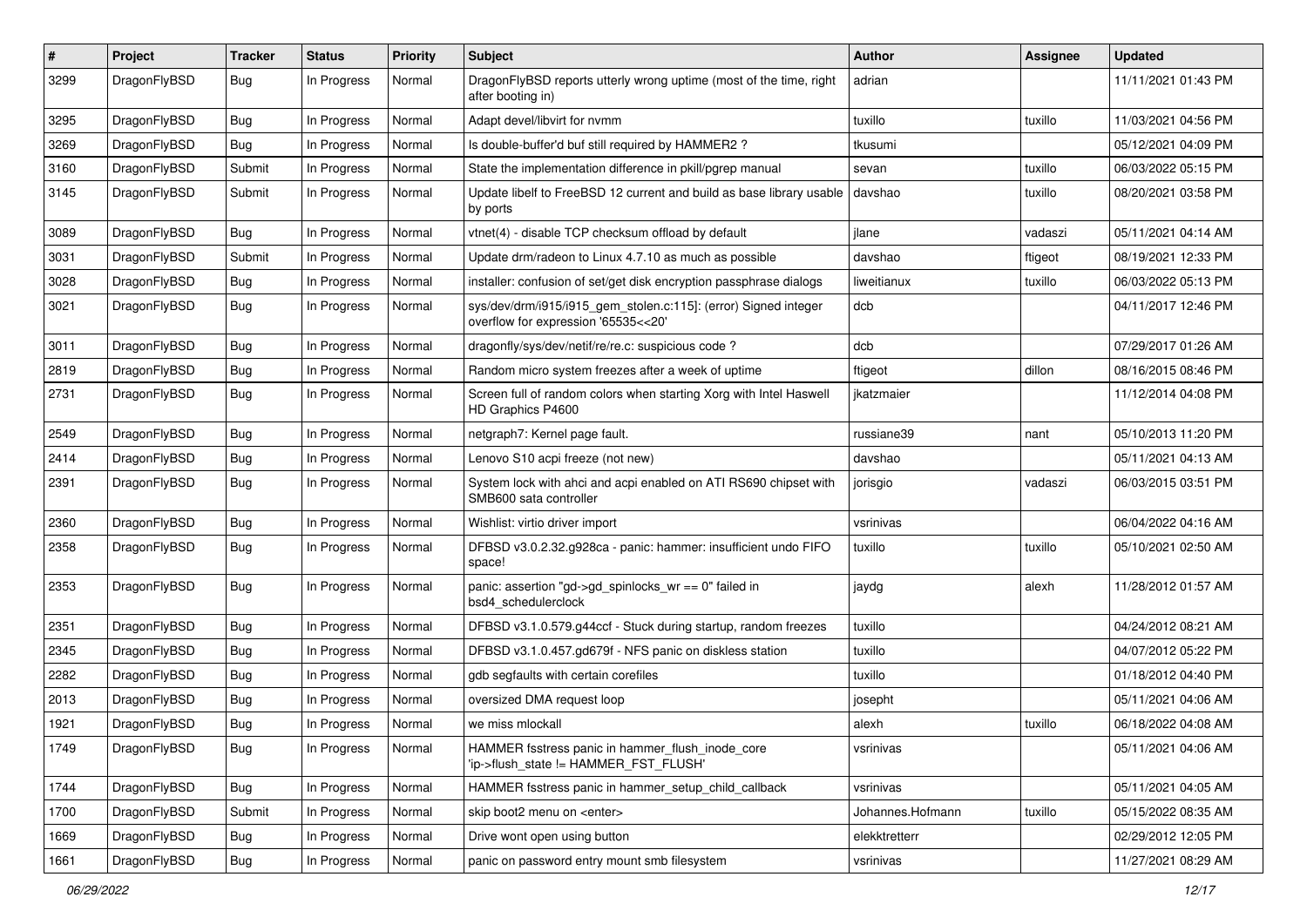| $\#$ | Project      | <b>Tracker</b> | <b>Status</b> | <b>Priority</b> | Subject                                                                                                            | Author        | <b>Assignee</b> | <b>Updated</b>      |
|------|--------------|----------------|---------------|-----------------|--------------------------------------------------------------------------------------------------------------------|---------------|-----------------|---------------------|
| 1584 | DragonFlyBSD | <b>Bug</b>     | In Progress   | Normal          | can't use ssh from jail: debug1: read_passphrase: can't open<br>/dev/tty: Device busy                              | corecode      | tuxillo         | 05/11/2021 03:53 AM |
| 1583 | DragonFlyBSD | <b>Bug</b>     | In Progress   | Normal          | panic: assertion: cursor->trans->sync_lock_refs > 0 in<br>hammer_recover_cursor                                    | corecode      | tuxillo         | 05/11/2021 03:53 AM |
| 1547 | DragonFlyBSD | <b>Bug</b>     | In Progress   | Normal          | disklabel64 automatic sizing                                                                                       | corecode      | tuxillo         | 05/11/2021 03:52 AM |
| 1528 | DragonFlyBSD | <b>Bug</b>     | In Progress   | Normal          | ktrace does not show proper return values for pipe(2)                                                              | corecode      | tuxillo         | 05/11/2021 03:52 AM |
| 1502 | DragonFlyBSD | <b>Bug</b>     | In Progress   | Normal          | Lock while deleting files from nohistory HAMMER directories                                                        | hasso         |                 | 03/10/2013 04:28 AM |
| 1475 | DragonFlyBSD | <b>Bug</b>     | In Progress   | Normal          | kernel blocks with low memory and syscons setting a high res mode<br>/ scrollback                                  | corecode      | tuxillo         | 05/11/2021 03:52 AM |
| 1469 | DragonFlyBSD | <b>Bug</b>     | In Progress   | Normal          | Hammer history security concern                                                                                    | corecode      | tuxillo         | 05/11/2021 03:52 AM |
| 1398 | DragonFlyBSD | Submit         | In Progress   | Normal          | hdestroy(3) restricts hash key to point to malloc'ed space                                                         | Anonymous     |                 | 08/20/2021 04:06 PM |
| 1390 | DragonFlyBSD | <b>Bug</b>     | In Progress   | Normal          | Use id_t type for {get,set}priority()                                                                              | Anonymous     | tuxillo         | 07/05/2019 02:18 AM |
| 1368 | DragonFlyBSD | <b>Bug</b>     | In Progress   | Normal          | suspend signal race?                                                                                               | qhwt+dfly     |                 | 05/11/2021 03:51 AM |
| 1336 | DragonFlyBSD | Bug            | In Progress   | Normal          | Still looking for reports of missed directory entries w/ HAMMER                                                    | dillon        |                 | 05/11/2021 04:00 AM |
| 1307 | DragonFlyBSD | Bug            | In Progress   | Normal          | hammer tid -2 shows unexpected result                                                                              | corecode      |                 | 10/18/2016 05:29 PM |
| 1302 | DragonFlyBSD | Bug            | In Progress   | Normal          | Checkpoint regression?                                                                                             | sjg           | sjg             | 07/10/2013 05:22 PM |
| 1218 | DragonFlyBSD | Bug            | In Progress   | Normal          | panic: assertion: error == 0 in hammer_start_transaction                                                           | rumcic        |                 | 05/11/2021 04:00 AM |
| 1181 | DragonFlyBSD | Bug            | In Progress   | Normal          | ACX111 panic                                                                                                       | elekktretterr |                 | 05/11/2021 04:00 AM |
| 1030 | DragonFlyBSD | Bug            | In Progress   | Normal          | msdosfs umount panic                                                                                               | corecode      | tuxillo         | 05/11/2021 03:51 AM |
| 998  | DragonFlyBSD | Bug            | In Progress   | Normal          | Unconfiguring a vn while it is mounted                                                                             | rumcic        | tuxillo         | 05/11/2021 04:00 AM |
| 781  | DragonFlyBSD | Bug            | In Progress   | Normal          | fdisk uses wrong geometry on usb flash drives                                                                      | corecode      | tuxillo         | 05/11/2021 03:50 AM |
| 742  | DragonFlyBSD | Bug            | In Progress   | Normal          | umount problems with multiple mounts                                                                               | corecode      | tuxillo         | 06/25/2022 04:02 AM |
| 604  | DragonFlyBSD | Bug            | In Progress   | Normal          | 1.8.1-RELEASE - clock runs fast on mainboard ASUS P5A-B                                                            | yeti          |                 | 05/11/2021 03:55 AM |
| 331  | DragonFlyBSD | Bug            | In Progress   | Normal          | ftpsesame (aka Bridging S01E03)                                                                                    | bastyaelvtars |                 | 03/09/2013 12:28 PM |
| 168  | DragonFlyBSD | Bug            | In Progress   | Normal          | Livelocked limit engaged while trying to setup IPW wireless                                                        | mschacht      | sepherosa       | 05/11/2021 04:05 AM |
| 3152 | DragonFlyBSD | Bug            | Feedback      | Normal          | Console's size in ttyv0 and single user mode is sticking to 80x25,<br>while ttyv1 can make use of the whole screen | overtime      |                 | 02/24/2019 01:08 AM |
| 2958 | DragonFlyBSD | Bug            | Feedback      | Normal          | Hammer FS dies during pruning after massive write load                                                             | neilb         |                 | 10/11/2016 04:20 AM |
| 2957 | DragonFlyBSD | <b>Bug</b>     | Feedback      | Normal          | swapoff -a followed by swapon -a doesn't give your swap back                                                       | neilb         |                 | 10/09/2016 04:17 AM |
| 2717 | DragonFlyBSD | Submit         | Feedback      | Normal          | Out of range numeric handling                                                                                      | dclink        | tuxillo         | 05/11/2021 04:08 AM |
| 2644 | DragonFlyBSD | <b>Bug</b>     | Feedback      | Normal          | 3.6.0-REL trap 9 on boot                                                                                           | memmerto      |                 | 11/27/2021 08:08 AM |
| 2617 | DragonFlyBSD | <b>Bug</b>     | Feedback      | Normal          | Possible issue with wireless mouse on 3.6 release                                                                  | FilippoMo     |                 | 01/14/2015 03:42 PM |
| 2556 | DragonFlyBSD | <b>Bug</b>     | Feedback      | Normal          | DragonFly v3.5.0.81.gd3479 - Process signal weirdness                                                              | tuxillo       |                 | 12/17/2013 03:48 PM |
| 2459 | DragonFlyBSD | <b>Bug</b>     | Feedback      | Normal          | apic problems with HP Probook 4510s                                                                                | thowe         |                 | 11/27/2021 08:22 AM |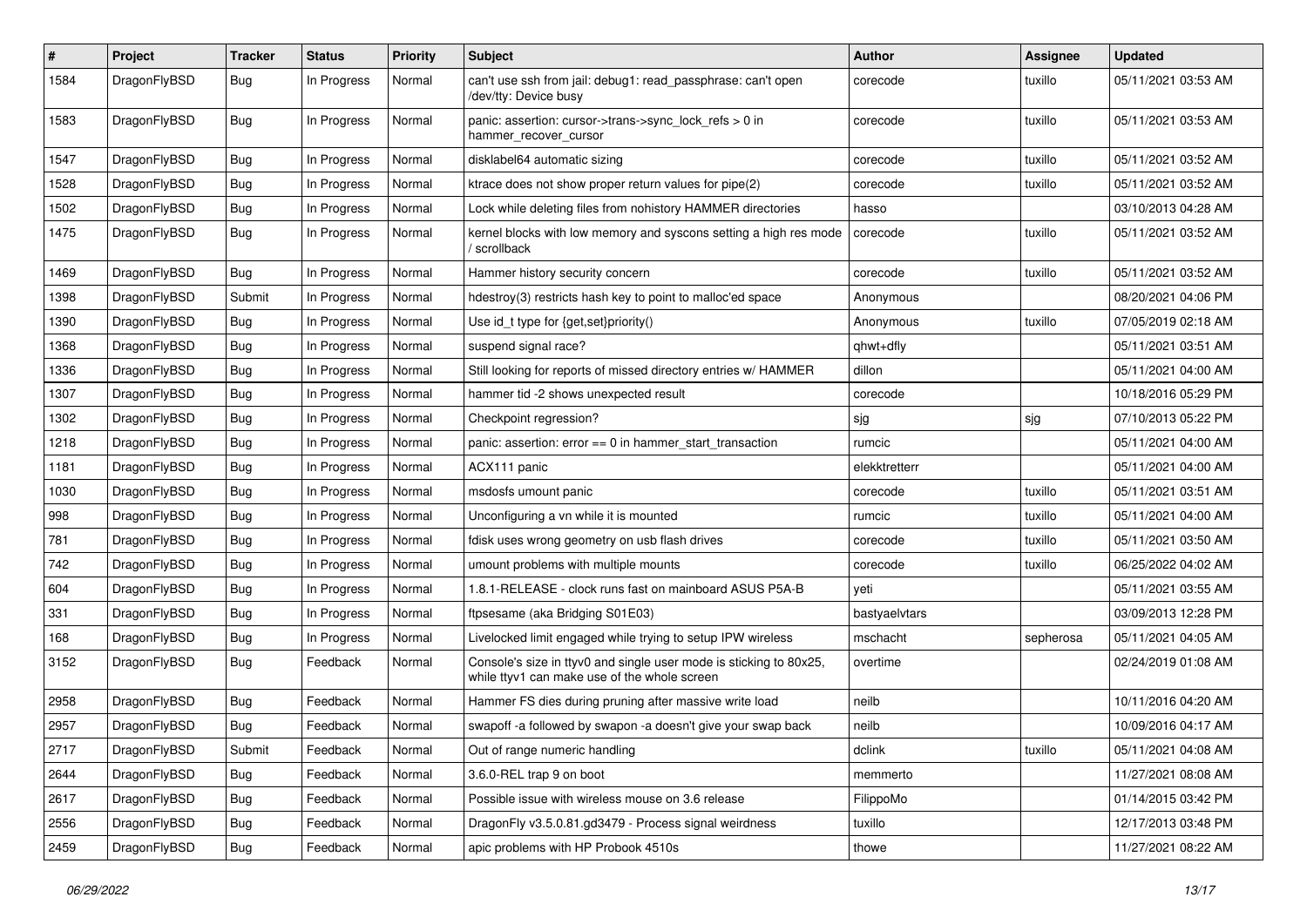| $\sharp$ | Project      | <b>Tracker</b> | <b>Status</b> | <b>Priority</b> | Subject                                                                                         | Author           | <b>Assignee</b> | <b>Updated</b>      |
|----------|--------------|----------------|---------------|-----------------|-------------------------------------------------------------------------------------------------|------------------|-----------------|---------------------|
| 2438     | DragonFlyBSD | Submit         | Feedback      | Normal          | <b>TRIM</b> fixes                                                                               | Anonymous        | tuxillo         | 05/11/2021 03:45 AM |
| 2288     | DragonFlyBSD | Bug            | Feedback      | Normal          | Random IO performance loss introduced since January 1st                                         | lentferj         |                 | 01/23/2013 04:21 PM |
| 2100     | DragonFlyBSD | <b>Bug</b>     | Feedback      | Normal          | devfs related panic                                                                             | sepherosa        | alexh           | 07/10/2011 02:29 PM |
| 2090     | DragonFlyBSD | <b>Bug</b>     | Feedback      | Normal          | snd_hda does not support headphone automute                                                     | justin           |                 | 03/29/2012 08:03 PM |
| 2081     | DragonFlyBSD | <b>Bug</b>     | Feedback      | Normal          | Panic on device "detach" / "failure"                                                            | vsrinivas        |                 | 02/29/2012 07:11 AM |
| 2037     | DragonFlyBSD | <b>Bug</b>     | Feedback      | Normal          | Panic Bad link elm while building packages                                                      | ftigeot          | dillon          | 04/21/2011 07:20 AM |
| 1860     | DragonFlyBSD | <b>Bug</b>     | Feedback      | Normal          | Panic while creating UFS fs on vn(4) for initrd                                                 | matthias         |                 | 02/29/2012 07:16 AM |
| 1824     | DragonFlyBSD | <b>Bug</b>     | Feedback      | Normal          | kernel panic, x86, 2.7.3.859.ge5104                                                             | akirchhoff135014 |                 | 03/10/2013 07:49 AM |
| 1745     | DragonFlyBSD | <b>Bug</b>     | Feedback      | Normal          | kmalloc panic                                                                                   | josepht          |                 | 05/11/2021 04:05 AM |
| 1727     | DragonFlyBSD | <b>Bug</b>     | Feedback      | Normal          | CD boot panic (2.6.1) (usb?)                                                                    | kiril            |                 | 05/15/2022 05:10 AM |
| 1718     | DragonFlyBSD | <b>Bug</b>     | Feedback      | Normal          | IDE disk drive not detected by x86 64 2.6.1 Live CD                                             | bcox             |                 | 11/27/2021 08:25 AM |
| 1717     | DragonFlyBSD | <b>Bug</b>     | Feedback      | Normal          | HAMMER panic in hammer cursor down()                                                            | josepht1         |                 | 05/11/2021 04:05 AM |
| 1672     | DragonFlyBSD | <b>Bug</b>     | Feedback      | Normal          | panic (trap 12) around btree search() in 2.4.1-RELEASE                                          | floid            |                 | 01/19/2015 03:36 AM |
| 1668     | DragonFlyBSD | <b>Bug</b>     | Feedback      | Normal          | Power button not working                                                                        | elekktretterr    |                 | 03/10/2013 06:22 AM |
| 1618     | DragonFlyBSD | <b>Bug</b>     | Feedback      | Normal          | collision for 'struct pmap' when using RPC and <sys user.h=""></sys>                            | carenas          |                 | 05/11/2021 04:05 AM |
| 1613     | DragonFlyBSD | <b>Bug</b>     | Feedback      | Normal          | USB Keyboard not working on master                                                              | elekktretterr    |                 | 05/11/2021 04:05 AM |
| 1593     | DragonFlyBSD | <b>Bug</b>     | Feedback      | Normal          | panic: assertion: ccb == ap->ap_err_ccb in ahci_put_err_ccb                                     | ftigeot          | ftigeot         | 05/15/2022 05:09 AM |
| 1592     | DragonFlyBSD | <b>Bug</b>     | Feedback      | Normal          | AcpiOSUnmapMemory: Warning, deallocation did not track<br>allocation.                           | eocallaghan      |                 | 06/02/2014 07:45 AM |
| 1591     | DragonFlyBSD | <b>Bug</b>     | Feedback      | Normal          | Lenovo X301 hangs with AHCI Driver CMD TIMEOUT<br>STS=d0 <bsy></bsy>                            | eocallaghan      |                 | 05/11/2021 04:05 AM |
| 1587     | DragonFlyBSD | <b>Bug</b>     | Feedback      | Normal          | can't gdb across fork                                                                           | corecode         | tuxillo         | 05/11/2021 03:54 AM |
| 1580     | DragonFlyBSD | <b>Bug</b>     | Feedback      | Normal          | Panic (Fatal trap 12: page fault while in kernel mode) while playing<br>with pf and netif names | rumcic           |                 | 12/21/2018 01:21 AM |
| 1579     | DragonFlyBSD | <b>Bug</b>     | Feedback      | Normal          | dfly 2.4.1 does not like HP DL360G4p and Smart Array 6400 with<br>MSA20                         | tomaz.borstnar   | tuxillo         | 06/02/2014 02:44 PM |
| 1577     | DragonFlyBSD | <b>Bug</b>     | Feedback      | Normal          | panic: assertion: leaf->base.obj_id == ip->obj_id in<br>hammer_ip_delete_range                  | qhwt+dfly        |                 | 05/11/2021 04:01 AM |
| 1563     | DragonFlyBSD | <b>Bug</b>     | Feedback      | Normal          | reset(1) doesn't reset terminal to the defaults                                                 | hasso            |                 | 03/10/2013 04:17 AM |
| 1560     | DragonFlyBSD | <b>Bug</b>     | Feedback      | Normal          | Unable to modify partition table on ThinkPad T61p during install                                | rehsack          |                 | 01/15/2015 08:57 AM |
| 1521     | DragonFlyBSD | <b>Bug</b>     | Feedback      | Normal          | amd64 2.4 livecd won't mount root at boot                                                       | bolapara         |                 | 01/28/2018 03:45 AM |
| 1489     | DragonFlyBSD | <b>Bug</b>     | Feedback      | Normal          | panic: ufs dirbad: bad dir                                                                      | rumcic           |                 | 03/10/2013 04:34 AM |
| 1486     | DragonFlyBSD | <b>Bug</b>     | Feedback      | Normal          | Interrupt storm related to SATA DVD device                                                      | hasso            |                 | 05/11/2021 04:01 AM |
| 1481     | DragonFlyBSD | <b>Bug</b>     | Feedback      | Normal          | panic: assertion: kva_p(buf) in soopt_from_kbuf (after ipfw pipe<br>show, 2.2.1-R)              | combiner         |                 | 05/11/2021 04:01 AM |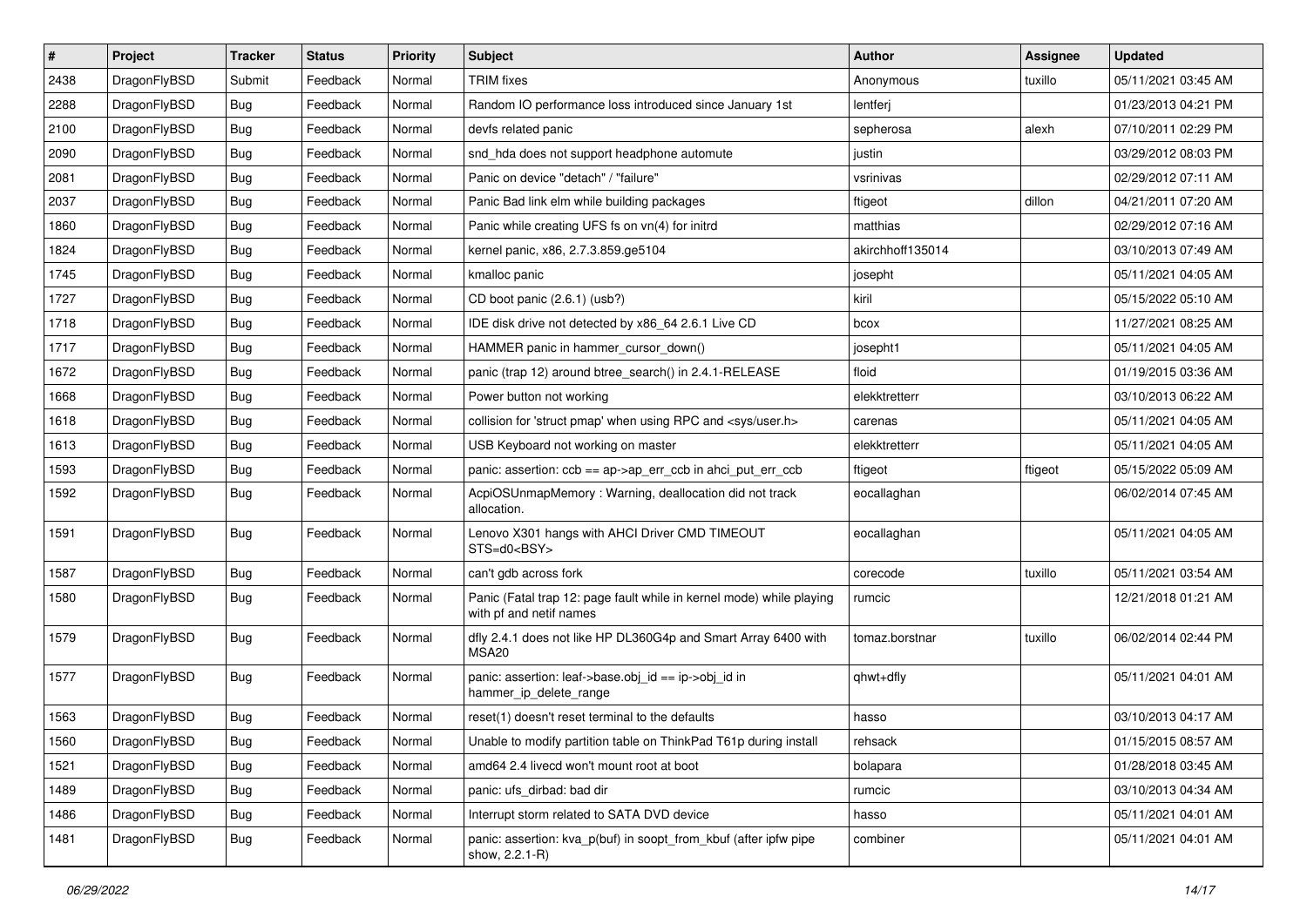| $\vert$ # | Project      | <b>Tracker</b> | <b>Status</b> | <b>Priority</b> | <b>Subject</b>                                                                                                                                            | <b>Author</b>   | Assignee | <b>Updated</b>      |
|-----------|--------------|----------------|---------------|-----------------|-----------------------------------------------------------------------------------------------------------------------------------------------------------|-----------------|----------|---------------------|
| 1456      | DragonFlyBSD | <b>Bug</b>     | Feedback      | Normal          | Microsoft wireless desktop problems                                                                                                                       | elekktretterr   |          | 01/15/2015 08:34 AM |
| 1454      | DragonFlyBSD | Bug            | Feedback      | Normal          | Unable to boot from external USB DVD drive                                                                                                                | elekktretterr   |          | 05/11/2021 04:01 AM |
| 1448      | DragonFlyBSD | <b>Bug</b>     | Feedback      | Normal          | panic: assertion: _tp->tt_msg->tt_cpuid == mycpuid in<br>tcp callout active tcp output tcp usr send netmsg pru send<br>netmsg_service tcpmsg_service_loop | dillon          |          | 05/11/2021 04:00 AM |
| 1429      | DragonFlyBSD | <b>Bug</b>     | Feedback      | Normal          | vkernel bug - "mfree: m->m_nextpkt != NULL"                                                                                                               | dillon          |          | 05/11/2021 04:00 AM |
| 1411      | DragonFlyBSD | <b>Bug</b>     | Feedback      | Normal          | Burning doesn't work with ahci(4)                                                                                                                         | hasso           | dillon   | 05/11/2021 04:00 AM |
| 1397      | DragonFlyBSD | Bug            | Feedback      | Normal          | jobs -I output inconsistency when called from script                                                                                                      | Anonymous       | tuxillo  | 05/15/2022 05:07 AM |
| 1387      | DragonFlyBSD | Bug            | Feedback      | Normal          | zero-size malloc and ps: kvm getprocs: Bad address                                                                                                        | qhwt+dfly       |          | 05/11/2021 04:00 AM |
| 1332      | DragonFlyBSD | <b>Bug</b>     | Feedback      | Normal          | DFBSD 2.2 - Booting usbcdrom/usbsticks on thinkpad hangs on<br>"BTX Halted"                                                                               | tuxillo         |          | 05/11/2021 04:00 AM |
| 1330      | DragonFlyBSD | <b>Bug</b>     | Feedback      | Normal          | Hammer, usb disk, SYNCHRONIZE CACHE failure                                                                                                               | josepht         |          | 06/02/2014 04:56 AM |
| 1287      | DragonFlyBSD | Bug            | Feedback      | Normal          | altg configuration doesn't work                                                                                                                           | corecode        | tuxillo  | 05/11/2021 03:51 AM |
| 1282      | DragonFlyBSD | <b>Bug</b>     | Feedback      | Normal          | panic (trap 12) when booting SMP kernel on Atom 330 (dual core)                                                                                           | tomaz.borstnar  |          | 05/11/2021 04:00 AM |
| 1250      | DragonFlyBSD | <b>Bug</b>     | Feedback      | Normal          | Panic upon plugging an USB flash drive into the machine                                                                                                   | rumcic          |          | 03/10/2013 05:17 AM |
| 1249      | DragonFlyBSD | <b>Bug</b>     | Feedback      | Normal          | panic: ffs vfree: freeing free inode                                                                                                                      | rumcic          |          | 03/10/2013 05:13 AM |
| 1144      | DragonFlyBSD | Bug            | Feedback      | Normal          | Incorrect clock under KVM                                                                                                                                 | msylvan         |          | 03/09/2013 01:17 PM |
| 1101      | DragonFlyBSD | Bug            | Feedback      | Normal          | ohci related panic                                                                                                                                        | polachok        |          | 05/11/2021 04:00 AM |
| 979       | DragonFlyBSD | <b>Bug</b>     | Feedback      | Normal          | Failure-prone USB mass storage (SB600? msdosfs? CAM?)                                                                                                     | floid           |          | 01/15/2015 08:38 AM |
| 911       | DragonFlyBSD | Bug            | Feedback      | Normal          | kidload/kernel linker can exceed malloc reserve and panic system                                                                                          | corecode        | tuxillo  | 05/11/2021 03:51 AM |
| 901       | DragonFlyBSD | <b>Bug</b>     | Feedback      | Normal          | route show needs to get data from all cpus                                                                                                                | corecode        | tuxillo  | 05/11/2021 03:50 AM |
| 847       | DragonFlyBSD | Bug            | Feedback      | Normal          | processes getting stuck on mount point                                                                                                                    | corecode        | tuxillo  | 05/11/2021 03:50 AM |
| 846       | DragonFlyBSD | <b>Bug</b>     | Feedback      | Normal          | USB bugs:usb mouse can't used!                                                                                                                            | frankning       |          | 01/15/2015 08:36 AM |
| 806       | DragonFlyBSD | <b>Bug</b>     | Feedback      | Normal          | boot error on MacBook                                                                                                                                     | tralamazza      |          | 06/04/2022 05:28 AM |
| 570       | DragonFlyBSD | <b>Bug</b>     | Feedback      | Normal          | 1.8.x: ACPI problems                                                                                                                                      | qhwt+dfly       |          | 06/02/2014 03:45 AM |
| 243       | DragonFlyBSD | <b>Bug</b>     | Feedback      | Normal          | weird behavior in the shell                                                                                                                               | swildner        |          | 05/31/2022 02:51 PM |
| 3311      | DragonFlyBSD | Bug            | New           | Low             | TrueCrypt support may cause kernel crash                                                                                                                  | arcade@b1t.name |          | 04/29/2022 06:19 AM |
| 3228      | DragonFlyBSD | <b>Bug</b>     | New           | Low             | pfi_kif_unref: state refcount <= 0 in dmesg                                                                                                               | justin          |          | 03/05/2021 06:39 AM |
| 3132      | DragonFlyBSD | Bug            | New           | Low             | unifdef mined                                                                                                                                             | bcallah         |          | 04/26/2018 08:34 PM |
| 3107      | DragonFlyBSD | <b>Bug</b>     | New           | Low             | ACPI interrupt storm when loading i915 on Lenovo T460                                                                                                     | oyvinht         |          | 07/15/2020 07:01 AM |
| 3101      | DragonFlyBSD | Bug            | New           | Low             | PFI CGI install not working in dragonflybsd 5.0.1 USB install                                                                                             | bnegre82        |          | 05/11/2021 04:14 AM |
| 3024      | DragonFlyBSD | Bug            | New           | Low             | sys/dev/netif/wi/if wi.c:1090]: (style) Redundant condition                                                                                               | dcb             |          | 04/11/2017 11:56 AM |
| 2931      | DragonFlyBSD | Bug            | New           | Low             | 'gdb' of 'vkernel' unable to print backtrace                                                                                                              | tofergus        |          | 07/26/2016 01:51 PM |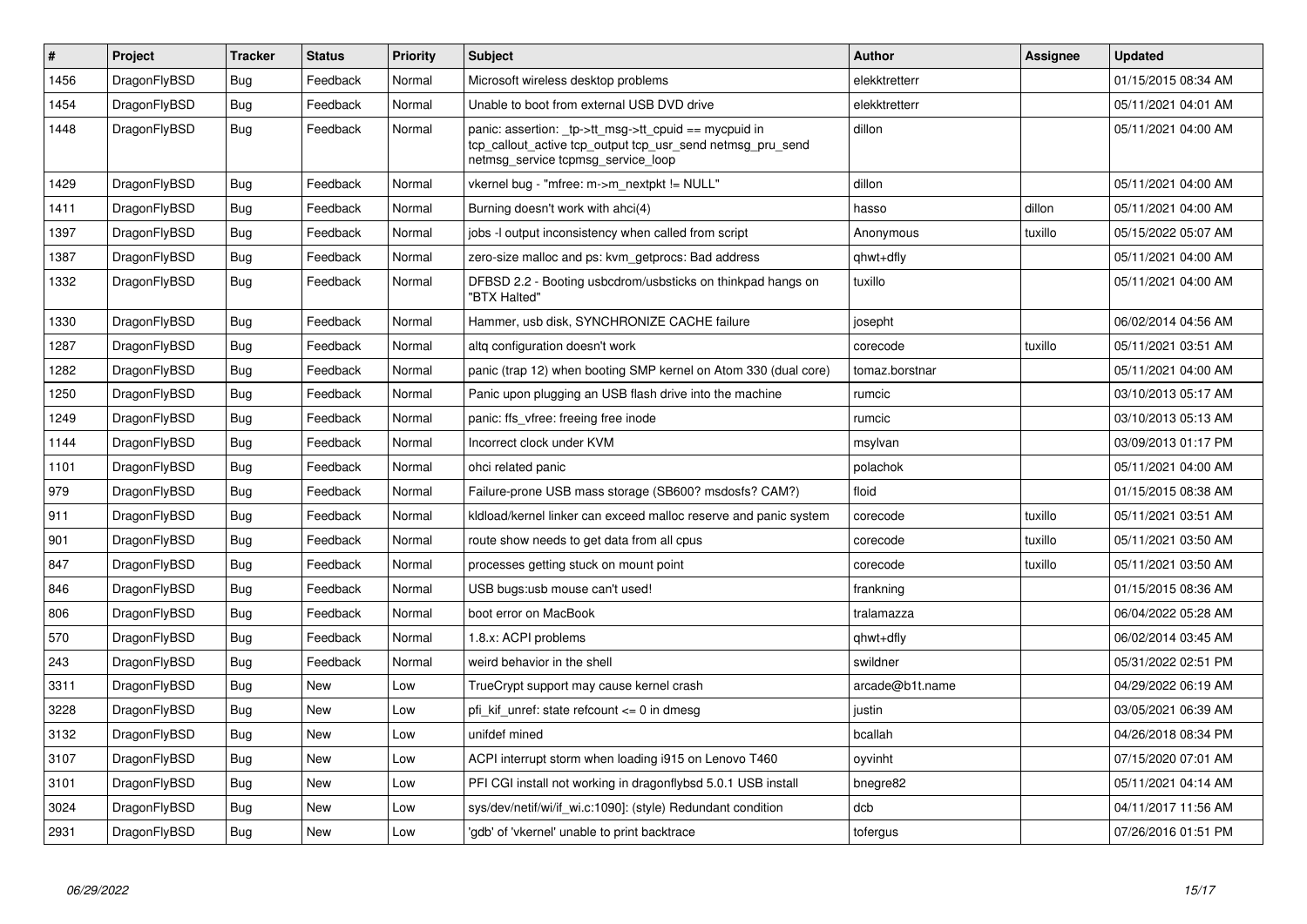| #    | Project      | <b>Tracker</b> | <b>Status</b> | <b>Priority</b> | Subject                                                                                                       | Author             | Assignee | <b>Updated</b>      |
|------|--------------|----------------|---------------|-----------------|---------------------------------------------------------------------------------------------------------------|--------------------|----------|---------------------|
| 2887 | DragonFlyBSD | Bug            | New           | Low             | Missing extattr_namespace_to_string and<br>extattr_string_to_namespace functions                              | rubenk             |          | 02/06/2016 05:09 AM |
| 2882 | DragonFlyBSD | Bug            | <b>New</b>    | Low             | bridge sends packets from individual interfaces                                                               | arcade@b1t.name    |          | 01/09/2016 12:43 PM |
| 2878 | DragonFlyBSD | Bug            | New           | Low             | [fix] CCVER problem when using clang and cpu extensions<br>(intrinsics)                                       | arcade@b1t.name    |          | 06/24/2016 04:25 AM |
| 2877 | DragonFlyBSD | <b>Bug</b>     | New           | Low             | sed fails when working with UTF-8 locale and non-UTF symbols                                                  | arcade@b1t.name    |          | 12/30/2015 11:20 AM |
| 2859 | DragonFlyBSD | <b>Bug</b>     | New           | Low             | Installer configuration menu always highlights "Select timezone", no<br>matter which step was last completed. | cgag               |          | 12/02/2015 01:54 PM |
| 2858 | DragonFlyBSD | <b>Bug</b>     | New           | Low             | Installer "Local or UTC" question should have "No" selected by<br>default.                                    | cgag               |          | 12/02/2015 01:18 PM |
| 2790 | DragonFlyBSD | Submit         | <b>New</b>    | Low             | filedesc softrefs increment code factoring                                                                    | dclink             |          | 02/21/2015 04:00 AM |
| 2680 | DragonFlyBSD | <b>Bug</b>     | New           | Low             | boot0cfg update makes box unbootable                                                                          | herrgard           |          | 06/10/2014 06:02 AM |
| 2675 | DragonFlyBSD | Bug            | <b>New</b>    | Low             | Ultimate N WiFi Link 5300 get iwn_intr: fatal firmware error on 5GHz                                          | revuwa             |          | 05/11/2021 04:07 AM |
| 2552 | DragonFlyBSD | <b>Bug</b>     | New           | Low             | hammer recovery should indicate progress                                                                      | phma               |          | 05/03/2013 12:13 AM |
| 2529 | DragonFlyBSD | <b>Bug</b>     | <b>New</b>    | Low             | Sundance network adapter is not detected and attached                                                         | kworr              |          | 03/25/2013 02:29 AM |
| 2403 | DragonFlyBSD | <b>Bug</b>     | New           | Low             | newfs - E doesn't handle /dev/serno device names properly                                                     | ftigeot            |          | 08/17/2012 05:07 AM |
| 2252 | DragonFlyBSD | <b>Bug</b>     | New           | Low             | snd hda not useable if loaded via /boot/loader.conf                                                           | xbit               | swildner | 12/14/2011 12:23 AM |
| 2095 | DragonFlyBSD | <b>Bug</b>     | <b>New</b>    | Low             | Running installer post-install: Unsupported DFUI transport "                                                  | greenrd            |          | 06/26/2011 09:20 AM |
| 2020 | DragonFlyBSD | <b>Bug</b>     | New           | Low             | Port brcm80211 driver from Linux to DragonFly BSD                                                             | studer             |          | 03/05/2011 10:54 PM |
| 1982 | DragonFlyBSD | <b>Bug</b>     | New           | Low             | There is no linuxulator on x86-64                                                                             | herrgard           |          | 05/31/2022 02:25 PM |
| 1947 | DragonFlyBSD | <b>Bug</b>     | <b>New</b>    | Low             | GA-880GM-UD2H (rev. 1.3) AHCI fails to detect disks at the end of<br>the RAID controller                      | eocallaghan        |          | 11/27/2021 08:46 AM |
| 1882 | DragonFlyBSD | Bug            | <b>New</b>    | Low             | Idea for handling new USB vendor/device codes                                                                 | bmk                |          | 10/20/2010 12:15 PM |
| 1714 | DragonFlyBSD | Bug            | <b>New</b>    | Low             | hwpmc                                                                                                         | alexh              | swildner | 08/18/2012 02:03 PM |
| 1538 | DragonFlyBSD | Bug            | New           | Low             | mountroot should probe file systems                                                                           | corecode           | alexh    | 11/24/2010 06:35 PM |
| 1532 | DragonFlyBSD | Bug            | <b>New</b>    | Low             | jemalloc doesn't work on DragonFly                                                                            | hasso              | sjg      | 08/02/2011 01:14 AM |
| 1313 | DragonFlyBSD | Bug            | New           | Low             | Signal code in kernel needs major overhaul (signal queues,<br>si code, si addr)                               | hasso              |          | 05/11/2021 04:00 AM |
| 679  | DragonFlyBSD | Bug            | New           | Low             | Netgraph backward compatibility for old *LEN constants                                                        | nant               | nant     | 02/18/2014 05:45 AM |
| 600  | DragonFlyBSD | Bug            | <b>New</b>    | Low             | /sys/libkern/karc4random                                                                                      | robin carey5       | profmakx | 01/19/2015 03:07 AM |
| 2797 | DragonFlyBSD | <b>Bug</b>     | In Progress   | Low             | vkernels with & without machdep.pmap_mmu_optimize                                                             | yellowrabbit2010   |          | 11/27/2021 08:06 AM |
| 2631 | DragonFlyBSD | <b>Bug</b>     | In Progress   | Low             | Verify library versioning current with full package build and switch it<br>on (after publishing packages)     | tuxillo            |          | 05/11/2021 04:06 AM |
| 1819 | DragonFlyBSD | <b>Bug</b>     | In Progress   | Low             | truss - Major revamping task list                                                                             | tuxillo            | tuxillo  | 11/27/2021 08:45 AM |
| 1148 | DragonFlyBSD | <b>Bug</b>     | In Progress   | Low             | BCM4311 wireless network adapter detected but not functional                                                  | archimedes.gaviola |          | 05/11/2021 04:00 AM |